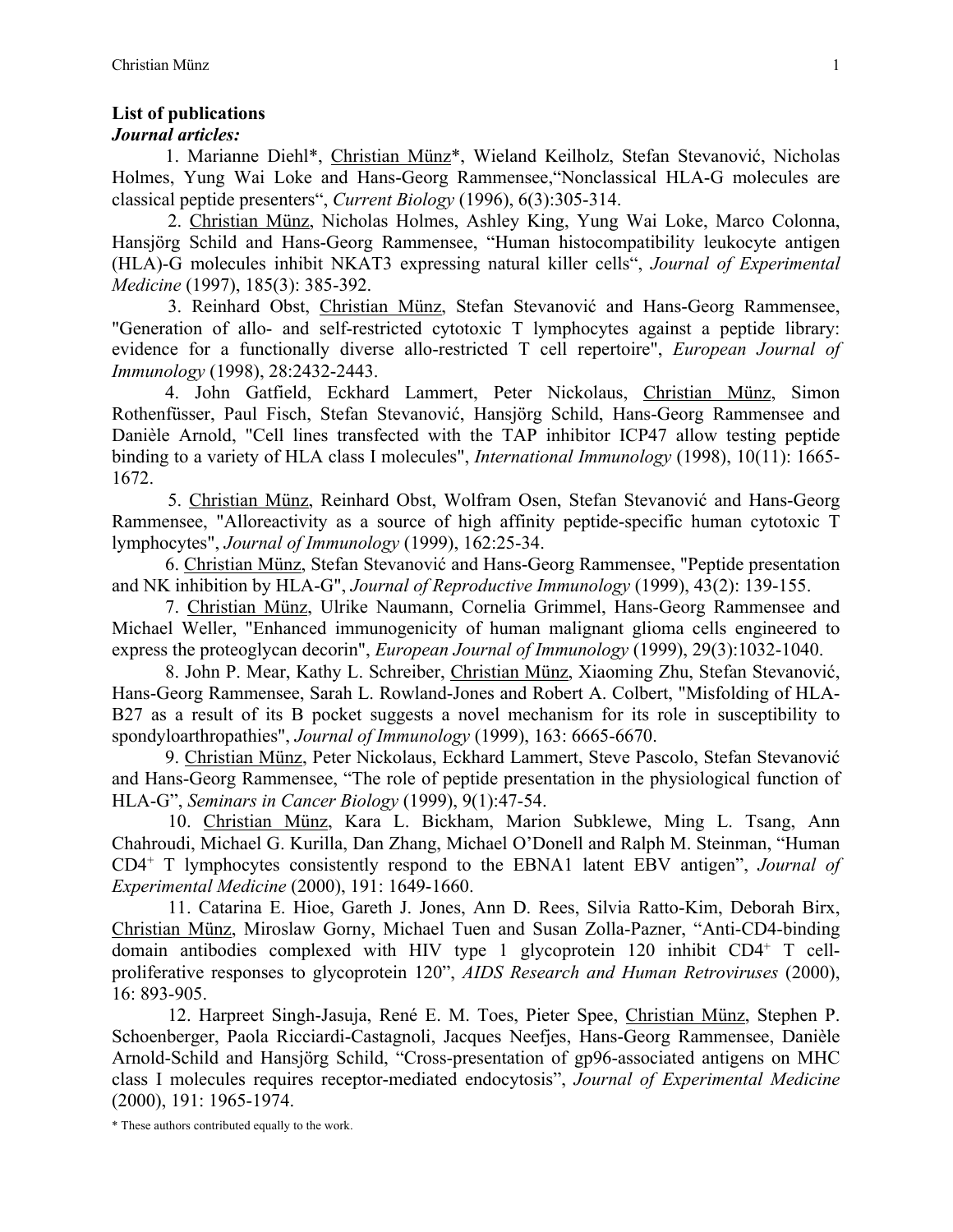13. Peter Krausa, Christian Münz, Wieland Keilholz, Stefan Stevanović, Yvonne Jones, Mike Browning, Mike Bunce, Hans-Georg Rammensee and Andrew McMichael, "Definition of peptide binding motifs amongst the HLA-A\*30 allelic group", *Tissue Antigens* (2000), 56: 10- 18.

14. Madhav Dhodapkar, Ralph M. Steinman, Joseph Krasovsky, Christian Münz, Nina Bhardwaj, "Antigen specific inhibition of effector T cell function in humans after injection of immature dendritic cells", *Journal of Experimental Medicine* (2001), 193:233-238.

15. Kara Bickham, Christian Münz, Marie Larsson, Ming Li Tsang, Jean-Francois Fonteneau, Nina Bhardwaj and Ralph M. Steinman, "EBNA1-specific CD4+ T cells in healthy carriers of Epstein-Barr virus are primarily Th1 in function", *Journal of Clinical Investigation*  (2001), 107:121-130.

16. Marion Subklewe, Casper Paludan, Ming L. Tsang, Karsten Mahnke, Ralph M. Steinman and Christian Münz, "Dendritic cells cross-present latency gene products from Epstein-Barr virus transformed B cells and expand tumor-reactive CD8+ killer T cells", *Journal of Experimental Medicine* (2001), 193: 405-411.

17. Jean-Francois Fonteneau, Marie Larsson, Selin Somersan, Catherine Sanders, Christian Münz, William W. Kwok, Nina Bhardwaj and Francine Jotereau, "Generation of high quantities of viral and tumor specific human  $CD4^+$  and  $CD8^+$  T cell clones using peptide pulsed mature dendritic cells", *Journal of Immunological Methods* (2001), 258: 111-126.

18. Casper Paludan, Kara Bickham, Sarah Nikiforow, Ming L. Tsang, Kiera Goodman, Willem A. Hanekom, Jean-Francois Fonteneau, Stefan Stevanović, and Christian Münz, "EBNA1 specific CD4+ Th1 cells kill Burkitt's lymphoma cells", *Journal of Immunology* (2002), 169: 1593-1603.

19. Guido Ferlazzo, Ming L. Tsang, Lorenzo Moretta, Giovanni Melioli, Ralph M. Steinman and Christian Münz, "Human dendritic cells activate resting NK cells and are recognized via the NKp30 receptor by activated NK cells", *Journal of Experimental Medicine* (2002), 195: 343-351.

20. Christian Münz, Matthias Hofmann, Kenji Yoshida, Antonis K. Moustakas, Hitoshi Kikutani, Stefan Stevanović, George K. Papadopoulos and Hans-Georg Rammensee, "Peptide analysis, stability studies and structure modeling explain contradictory peptide motifs and unique properties of the NOD mouse MHC II molecule H2-Ag7", *European Journal of Immunology* (2002), 32: 2105-2116.

21. Kenji Yoshida, Tracy Martin, Ken Yamamoto, Cathleen Dobbs, Christian Münz, Nobushiro Kamikaji, Naoko Nakano, Hans-Georg Rammensee, Takehiko Sasazuki, Kathryn Haskins and Hitoshi Kikutani, "Evidence for shared recognition of a peptide ligand by a diverse panel of non-obese diabetic mice-derived, islet-specific, diabetogenic T cell clones", *International Immunology* (2002), 14: 1439-1447.

22. Rodica Ciubotariu, Ming L. Tsang, Ralph M. Steinman, Nicole Suciu-Foca and Christian Münz, "Dendritic cells cross-prime allo-specific self-restricted CD4+ T cells after coculture with dead allogeneic cells", *Human Immunology* (2002), 63(7):517-523.

23. Jean-Francois Fonteneau, Michel Gilliet, Marie Larsson, Ida Dasilva, Christian Münz, Yong-Jun Liu and Nina Bhardwaj, "Activation of influenza virus specific CD4<sup>+</sup> and CD8<sup>+</sup> T cells: a new role for plasmacytoid dendritic cells in adaptive immunity", *Blood* (2003), 101: 3520-3526*.*

24. Casper Paludan and Christian Münz, "CD4+ T cell responses in the immune control against latent infection by Epstein-Barr virus", *Current Molecular Medicine* (2003), 3: 313-319*.*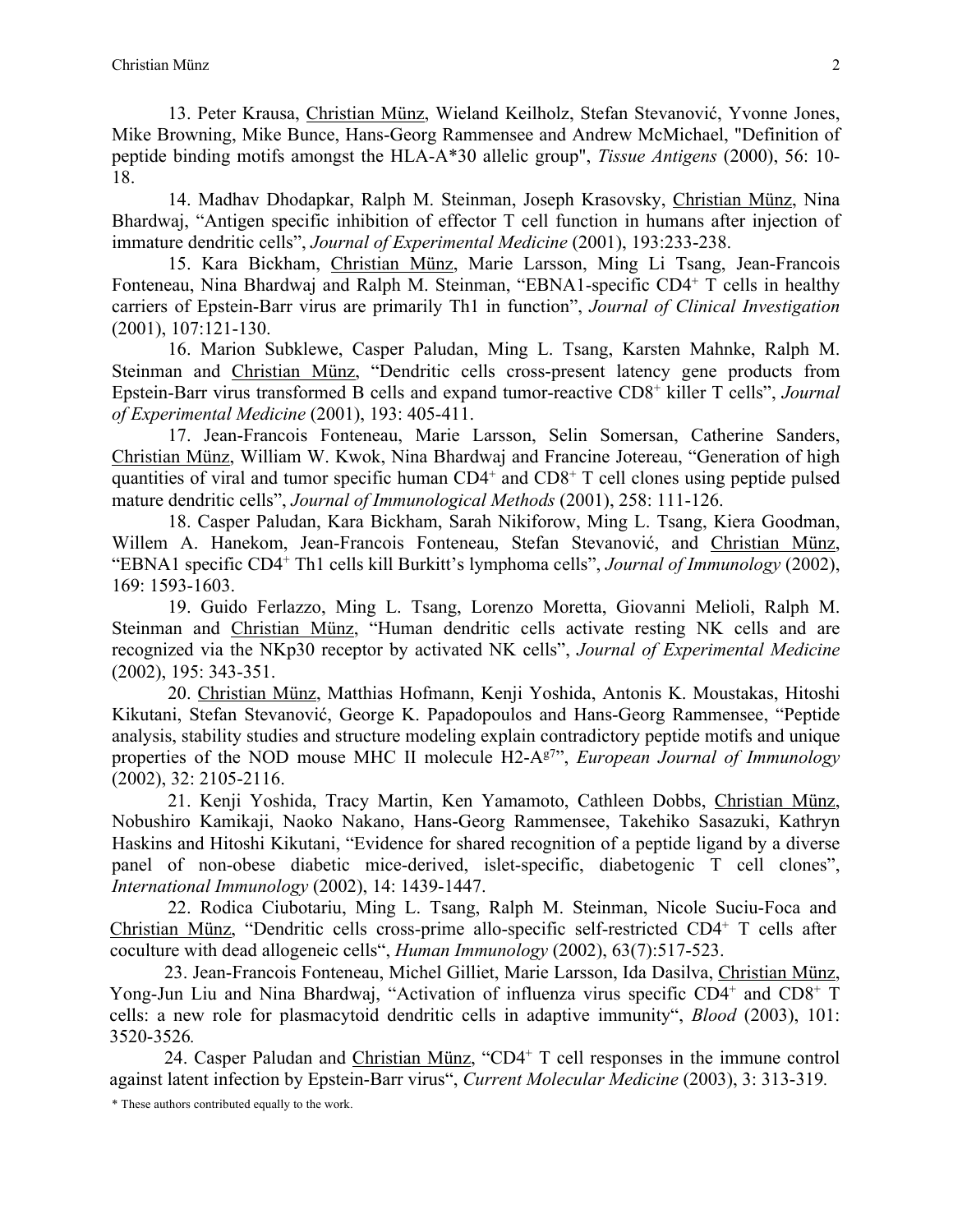25. Sarah Nikiforow, Kim Bottomly, George Miller and Christian Münz, "Cytolytic CD4+ T cell clones reactive to EBNA1 inhibit Epstein-Barr virus induced B cell proliferation", *Journal of Virology* (2003)*,* 77:12088-12104*.*

26. Kara Bickham, Kiera Goodman, Casper Paludan, Sarah Nikiforow, Ming L. Tsang, Ralph M. Steinman and Christian Münz, "Dendritic cells initiate immune control of Epstein Barr virus transformation of B lymphocytes in vitro", *Journal of Experimental Medicine* (2003), 198:1653-1663.

27. Kara Bickham and Christian Münz, "Contrasting roles of dendritic cells and B cells in the immune control of Epstein-Barr virus", *Current topics in Microbiology and Immunology*  (2003), 276: 55-76.

28. Guido Ferlazzo, Dolca Thomas, Shao-Lee Lin, Kiera Goodman, Barbara Morandi, William A. Muller, Allessandro Moretta and Christian Münz, "The abundant NK cells in human secondary lymphoid tissues require activation to express killer cell Ig-like receptors and become cytolytic", *Journal of Immunology* (2004), 172: 1455-1462.

29. Guido Ferlazzo and Christian Münz, "NK cell compartments and activation by dendritic cells", *Journal of Immunology* (2004), 172: 1333-1339.

30. Christian Münz, "Epstein Barr Virus nuclear antigen 1: from immunologically invisible to a promising T cell target", *Journal of Experimental Medicine* (2004), 199:1301- 1304.

31. Gudrun Ratzinger, Jan Baggers, Maria A. De Cos, Jianda Yuan, Tao Dao, John L. Reagan, Christian Münz, Glenn Heller and James W. Young, "Mature human Langerhans cells derived from CD34<sup>+</sup> hematopoietic progenitors stimulate greater cytolytic T lymphocyte activity in the absence of bioactive IL-12p70, by either single peptide presentation or cross-priming, than do dermal-interstitial or monocyte-derived dendritic cells", *Journal of Immunology* (2004), 173:2780-2791.

32. Guido Ferlazzo, Maggi Pack, Dolca Thomas, Casper Paludan, Dorothee Schmid, Till Strowig, Gwenola Bougras, William A. Muller, Lorenzo Moretta and Christian Münz, "Distinct roles of IL-12 and IL-15 in human natural killer cell activation by dendritic cells from secondary lymphoid organs", *Proceedings of the National Academy of Sciences of the United States of America* (2004), 101: 16606-16611.

33. Christian Münz, Tao Dao, Guido Ferlazzo, Maria A. de Cos, Kiera Goodman and James W. Young, "Mature myeloid dendritic cell subsets have distinct roles for activation and viability of circulating human natural killer cells.", *Blood* (2005), 105: 266-73.

34. Casper Paludan, Dorothee Schmid, Markus Landthaler, Martina Vockerodt, Dieter Kube, Thomas Tuschl and Christian Münz, "Endogenous MHC class II processing of a viral nuclear antigen after autophagy", *Science* (2005)*,* 307: 593-596*.*

35. Dorothee Schmid, Sayuri Yamazaki and Christian Münz, "Autophagy links innate with adaptive immunity", *Cell Technology* (2005), 6: 577-580.

36. Christian Münz, Ralph M. Steinman and Shin-ichiro Fujii, "Dendritic cell maturation by NK, NKT and  $\gamma\delta$  T lymphocytes: coordinated stimulation of innate and adaptive immunity", *Journal of Experimental Medicine* (2005), 202: 203-207.

37. Dorothee Schmid and Christian Münz, "Immune surveillance of intracellular pathogens via autophagy", *Cell Death and Differentiation* (2005), 12: 1519-1527.

38. Marion Subklewe, Kathrin Sebelin, Andrea Block, Antje Meier, Anna Roukens, Casper Paludan, Jean-Francois Fonteneau, Ralph M. Steinman and Christian Münz, "Dendritic cells expand Epstein-Barr virus specific  $CD8<sup>+</sup>$  T cell responses more efficiently than EBV transformed B cells", *Human Immunology* (2005)*,* 66: 938-949.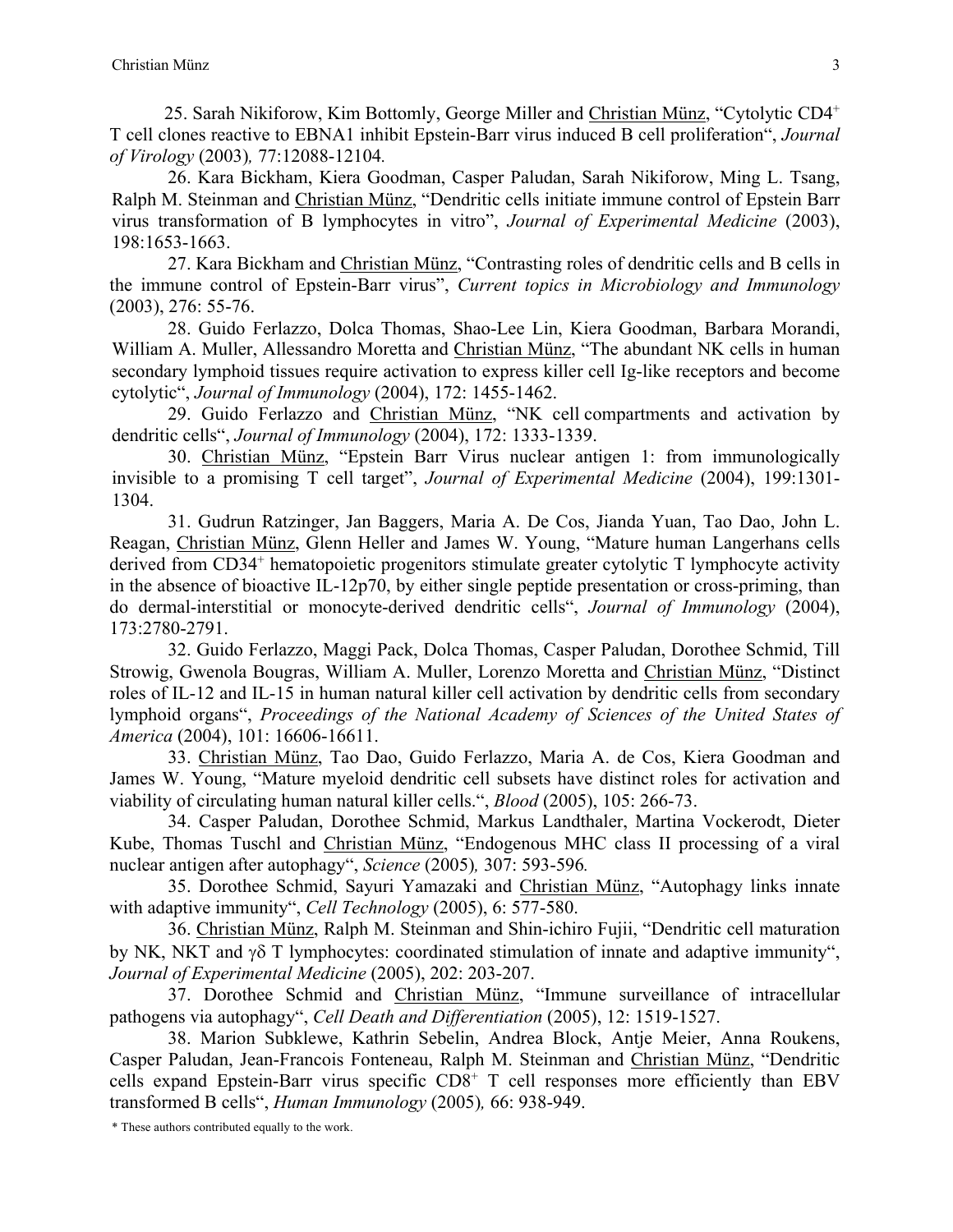39. Dorothee Schmid, Jörn Dengjel, Oliver Schoor, Stefan Stevanovic and Christian Münz, "Autophagy in innate and adaptive immunity against intracellular pathogens", *Journal of Molecular Medicine* (2006)*,* 84: 194-202.

40. Christian Münz, "Autophagy and antigen presentation", *Cellular Microbiology* (2006)*,* 8: 891-898.

41. Kevin Heller, Cagan Gurer and Christian Münz, "Virus-specific CD4+ T cells: ready for direct attack", *Journal of Experimental Medicine* (2006), 203: 805-808.

42. Jan D. Lünemann, Nancy Edwards, Paolo Murano, Shuhei Hayashi, Jeffrey Cohen, Christian Münz\* and Roland Martin\*, "Increased frequency, enhanced antigen-avidity, and broadened specificity of latent EBV nuclear antigen 1-specific T cells in multiple sclerosis", *Brain* (2006)*,* 129: 1493-1506.

43. Barbara Morandi, Gwenola Bougras, William A. Muller, Guido Ferlazzo and Christian Münz, "Natural Killer cells of human secondary lymphoid tissues enhance T cell polarization via IFN-g secretion", *European Journal of Immunology* (2006)*,* 36: 2394-2400.

44. Gavin Giovannoni, Gary R Cutter, Jan Lünemann, Roland Martin, Christian Münz, Subramaniam Sriram, Israel Steiner, Margaret R Hammerschlag and Charlotte A Gaydos "Infectious causes of multiple sclerosis", *The Lancet Neurology* (2006), 5: 887-894.

45. Kevin Heller, Beza Seyoum, Jenica Upshaw, Henry Zebroski and Christian Münz, "Distinct memory CD4+ T cell subsets mediate immune recognition of Epstein Barr virus nuclear antigen 1 in healthy virus carriers", *Blood* (2007)*,* 109: 1138-1146.

46. Dorothee Schmid, Marc Pypaert and Christian Münz, "Antigen-loading compartments for major histocompatibility complex class II molecules continuously receive input from autophagosomes ", *Immunity* (2007), 26:79-92.

47. Christian Münz, "Viral evasion of autophagy", *Cell Host & Microbe* (2007), 1: 9-11.

48. Dorothee Schmid and Christian Münz, "Immune surveillance via self digestion", *Autophagy* (2007)*,* 3: 133-135*.*

49. Chiara Romagnani, Kerstin Juelke, Michela Falco, Barbara Morandi, Antonella D'Agostino, Roberta Costa, Giovanni Ratto, Giuseppe Forte, Paolo Carrega, Gabrielle Lui, Romana Conte, Till Strowig, Alessandro Moretta, Christian Münz, Andreas Thiel, Lorenzo Moretta and Guido Ferlazzo, "CD56<sup>bright</sup>CD16 Killer Ig-like receptor (KIR)<sup>-</sup> NK cells display longer telomeres and acquire features of CD56<sup>dim</sup> NK cells upon activation", *Journal of Immunology* (2007)*,* 178: 4947-4955.

50. Jan D. Lünemann, Jens Schmidt, Dorothee Schmid, Konstanze Barthel, Arne Wrede, Marinos C. Dalakas and Christian Münz, "B-amyloid is a substrate of autophagy in sporadic inclusion body myositis", *Annals of Neurology* (2007)*,* 61: 476-483.

51. Jan D. Lünemann and Christian Münz, "Epstein-Barr virus and multiple sclerosis", *Current Neurology and Neuroscience Reports* (2007), 7(3): 253-8.

52. Jan D. Lünemann, Jens Schmidt, Marinos C. Dalakas and Christian Münz, "Macroautophagy as a pathomechanism in sporadic inclusion body myositis", *Autophagy* (2007), 3(4): 384-386.

53. Jan D. Lünemann, Thomas Kamradt, Roland Martin and Christian Münz, "Epstein Barr virus: environmental trigger of multiple sclerosis?", *Journal of Virology* (2007), 81(13): 6777-6784.

54. Dorothee Schmid and Christian Münz, "Innate and adaptive immunity through autophagy", *Immunity* (2007), 27: 11-21.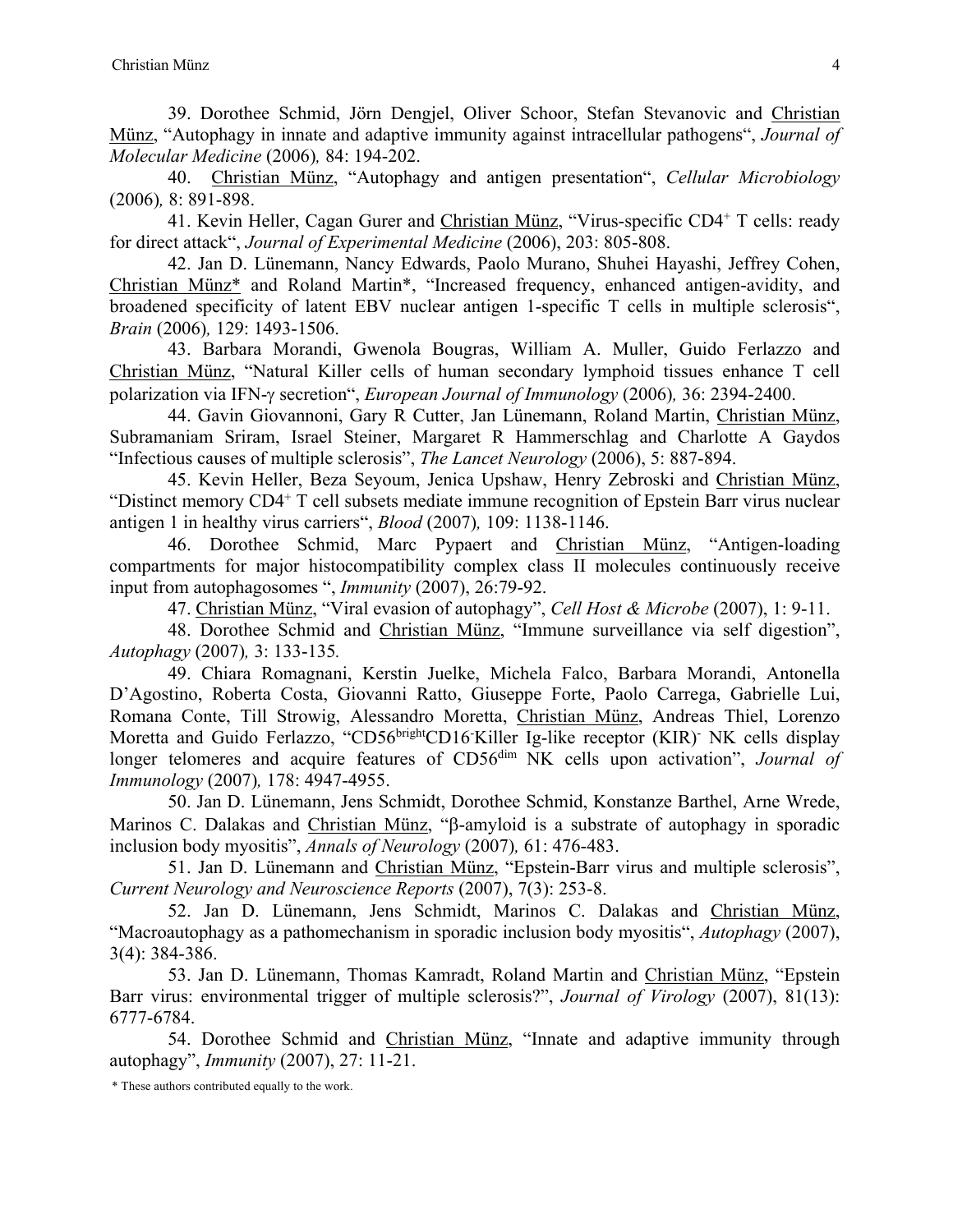55. Gurvinder Kaur, Michael Tuen, Diana Virland, Sandra Cohen, Narinder K. Mehra, Christian Münz, Sayed Abdelwahab, Alfredo Garzino-Demo and Catarina E. Hioe, "Antigen stimulation induces HIV envelope gp120-specific CD4<sup>+</sup> T cells to secrete CCR5 ligands and suppress HIV infection", *Virology* (2007)*,* 369(1):214-225.

56. Fabienne Brilot, Till Strowig, Susanne M. Roberts, Frida Arrey and Christian Münz, "NK cell survival mediated through the regulatory synapse with human dendritic cells requires IL-15Ra", *Journal of Clinical Investigation* (2007)*,* 117:3316-3329.

57. Maggi Pack, Christine Trumpfheller, Dolca Thomas, Chae Gyu Park, Angela Granelli-Piperno, Christian Münz and Ralph Steinman, "DEC-205/CD205+ dendritic cells are abundant in the white pulp of human spleen including the border region between the red and the white pulp", *Immunology* (2008), 123(3):438-46.

58. Till Strowig, Fabienne Brilot, Frida Arrey, Gwenola Bougras Dolca Thomas, William A. Muller and Christian Münz, "Tonsillar Natural Killer cells restrict Epstein-Barr virus-induced B cell transformation via IFN-g", *PLoS Pathogens* (2008)*,* 4(2): e27.

59. Daniel J. Klionsky,…Christian Münz,…and Russell L. Deter, "Guidelines for the use and interpretation of assays for monitoring autophagy in higher eucaryotes", *Autophagy* (2008), 4(2): 151-175.

60. Fabienne Brilot, Till Strowig and Christian Münz, "NK cells interactions with dendritic cells shape innate and adaptive immunity", *Frontiers in Bioscience* (2008), 13:6443-54.

61. Till Strowig, Fabienne Brilot and Christian Münz, "Non-cytotoxic functions of natural killer cells: direct pathogen restriction and assistance to adaptive immunity", *Journal of Immunology* (2008), 180: 7785-7791.

62. Jan D. Lünemann, Oliver Frey, Torsten Eidner, Michael Baier, Susanne Roberts, Junji Sashihara, Rudolf Volkmer, Jeffrey I. Cohen, Gert Hein, Thomas Kamradt and Christian Münz, "Increased frequency of EBV specific effector memory CD8<sup>+</sup> T cells is associated with higher viral load in rheumatoid arthritis", *Journal of Immunology* (2008), 181(2):991-1000.

63. Jan Lünemann and Christian Münz, "Do natural killer cells accelerate or prevent autoimmunity in multiple sclerosis?", *Brain* (2008), 131:1681-3.

64. Jan D. Lünemann, Peter Huppke, Susanne Roberts, Wolfgang Brück, Jutta Gärtner and Christian Münz, "Broadened and elevated humoral immune response to EBNA1 in pediatric MS", *Neurology* (2008), 71(13):1033-5*.*

65. Cagan Gurer, Till Strowig, Fabienne Brilot, Maggi Pack, Christine Trumpfheller, Frida Arrey, Chae Gyu Park, Ralph M. Steinman and Christian Münz, "Targeting the nuclear antigen 1 of Epstein Barr virus to the human endocytic receptor DEC-205 stimulates protective T cell responses", *Blood* (2008), 112(4):1231-9.

66. Jan D. Lünemann, Ilijas Jelcic, Susanne Roberts, Andreas Lutterotti, Björn Tackenberg, Roland Martin and Christian Münz, "EBNA1-specific T cells from patients with multiple sclerosis cross-react with myelin antigens and co-produce IFN- $\gamma$  and interleukin-2", *Journal of Experimental Medicine* (2008), 205: 1763-1773*.*

67. Kevin N. Heller, Frida Arrey, Peter Steinherz, Carol Portlock, Amy Chadburn, Kara Kelly and Christian Münz, "EBV-positive lymphomas develop in the absence of CD4+ T cell responses to EBNA1", *International Journal of Cancer* (2008), 123(12):2824-2831.

68. Christian Münz, "Non-cytotoxic protection by human NK cells in mucosal secondary lymphoid tissues", *European Journal of Immunology* (2008), 38(11):2946-8.

69. Anna Lünemann, Jan D. Lünemann, Susanne Roberts, Brady Messmer, Rosa Barreira da Silva, Cedric S. Raine and Christian Münz, "Human NK cells kill resting, but not activated microglia via NKG2D and NKp46 mediated recognition", *Journal of Immunology* (2008), 181(9):6170-7.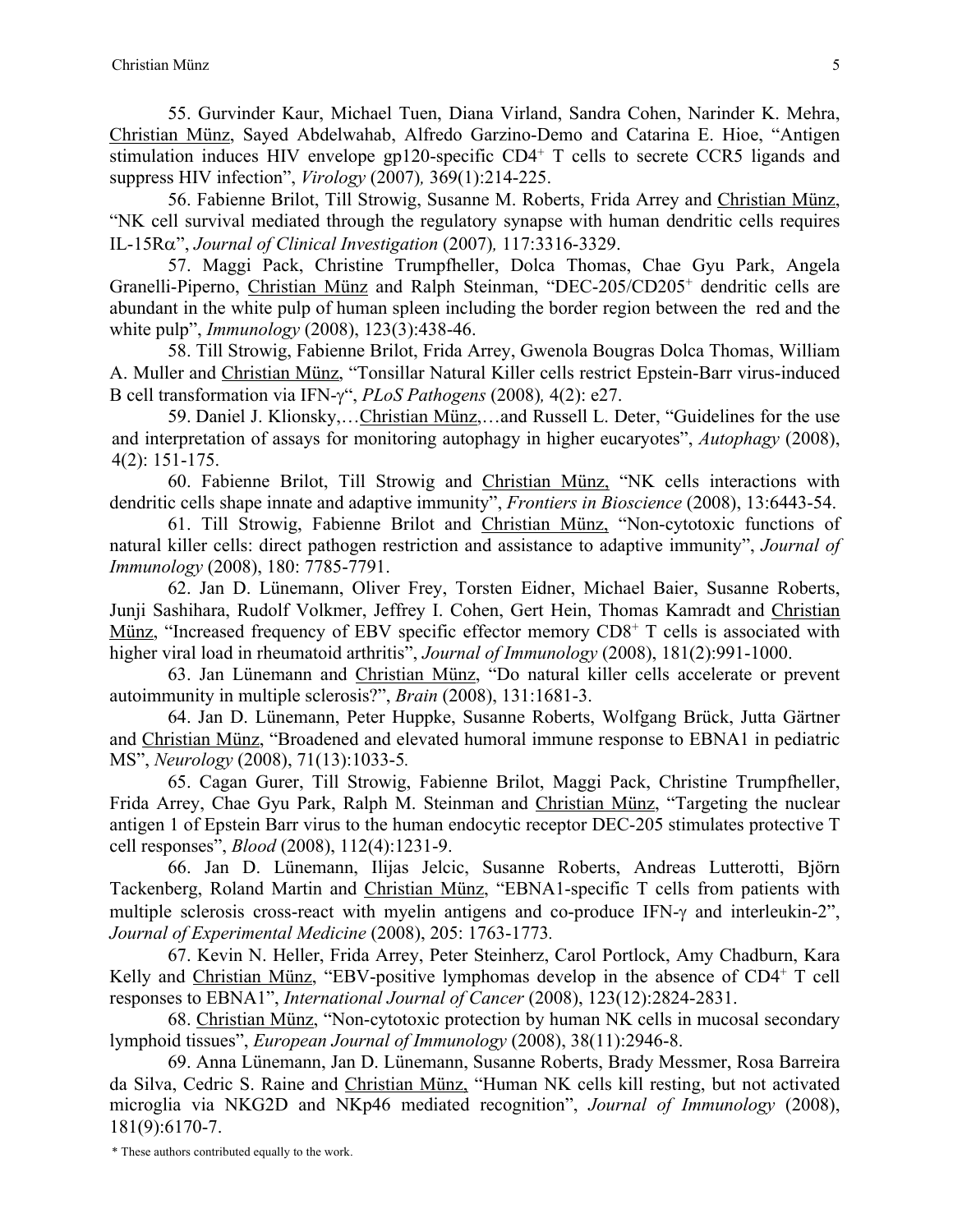70. Christian Münz and Burkhard Becher, "Experimental Immunology in Zürich – the legacy of studying disease related antigens", *European Journal of Immunology* (2008), 38(11):2924-6.

71. Christian Münz, "Projection of an immunological self shadow to developing T cells via macroautophagy", *Cell Research* (2008), 18: 1084-1086.

72. Jan Lünemann and Christian Münz, "Autophagy in CD4+ T cell immunity and tolerance", *Cell Death and Differentiation* (2009), 16(1):79-86.

73. Christian Münz and Ann Moormann, "Immune escape by Epstein Barr virus associated malignancies", *Seminars in Cancer Biology* (2009), 18: 381-7.

74. Christian Münz, "Enhancing immunity through autophagy", *Annual Review of Immunology* (2009), 27: 423-49.

75. Rüdiger Stendel, Hector Rodriguez Cetina Biefer, Gabriela Marta Dékány, Hisashi Kubota, Christian Münz, Sheng Wang, Hanns Mohler, Yasuhiro Yonekawa and Karl Frei, "The antibacterial substance taurolidine exhibits anti-neoplastic action based on a mixed type of programmed cell death", *Autophagy* (2009), 5: 42-58.

76. Ann M. Moormann, Kevin N. Heller, Kiprotich Chelimo, Paula Embury, Robert Ploutz-Snyder, Juliana Otieno, Margaret O'Dour, Christian Münz and Rosemary Rochford, "Children with endemic Burkitt's lymphoma are deficient in Epstein-Barr nuclear antigen 1 specific IFN-g secreting T cell responses", *International Journal of Cancer* (2009), 124(7):1721- 6.

77. Christian Münz, Jan D. Lünemann, Meghann Teague Getts, Stephen D. Miller, "Antiviral immune responses – triggers of or triggered by autoimmunity?", *Nature Reviews Immunology* (2009), 9(4):246-58*.*

78. Guido Ferlazzo and Christian Münz, "Dendritic cell interactions with NK cells from different tissues", *Journal of Clinical Immunology* (2009), 29(3): 265-273.

79. Jan D. Lünemann and Christian Münz, "EBV in MS: Guilty by association?", *Trends in Immunology* (2009), 30:243-248*.*

80. Till Strowig\*, Cagan Gurer\*, Alexander Ploss, Yi-Fang Liu, Frida Arrey, Junji Sashihara, Gloria Koo, Charles M. Rice, James W. Young, Amy Chadburn, Jeffrey I. Cohen and Christian Münz, "Priming of protective T cell responses against virus-induced tumors in mice with human immune system components", *Journal of Experimental Medicine* (2009)*,* 206: 1423- 1434.

81. Monique Gannagé and Christian Münz, "Macroautophagy in immunity and tolerance", *Traffic* (2009), 10(6):615-20.

82. Anna Lünemann, Jan D. Lünemann and Christian Münz, "Regulatory NK cell functions in inflammation and autoimmunity", *Molecular Medicine* (2009), 15(9-10):352-8.

83. Monique Gannagé and Christian Münz, "Autophagy in MHC class II presentation of endogenous antigens", *Current Topics in Microbiology and Immunology* (2009)*,* 335: 123-140.

84. Sonja Meixlsperger and Christian Münz, "Morbus Crohn – a disease of failing macroautophagy in the immune system?", *International Immunology* (2009), 21:1205-11*.*

85. Monique Gannage\*, Dorothee Dormann\*, Randy Albrecht, Jörn Dengjel, Monica Lee, Tania Torossi, Patrick C. Rämer, Till Strowig, Frida Arrey, Gina Conenello, Marc Pypaert, Jens Andersen, Adolfo Garcia-Sastre and Christian Münz, "Matrix protein 2 of influenza A virus blocks autophagosome fusion with lysosomes", *Cell Host & Microbe* (2009), 6: 367-380.

86. Monique Gannage, Patrick C. Rämer and Christian Münz, "Targeting Beclin 1 for viral subversion of macroautophagy", *Autophagy* (2010), 6: 166-167.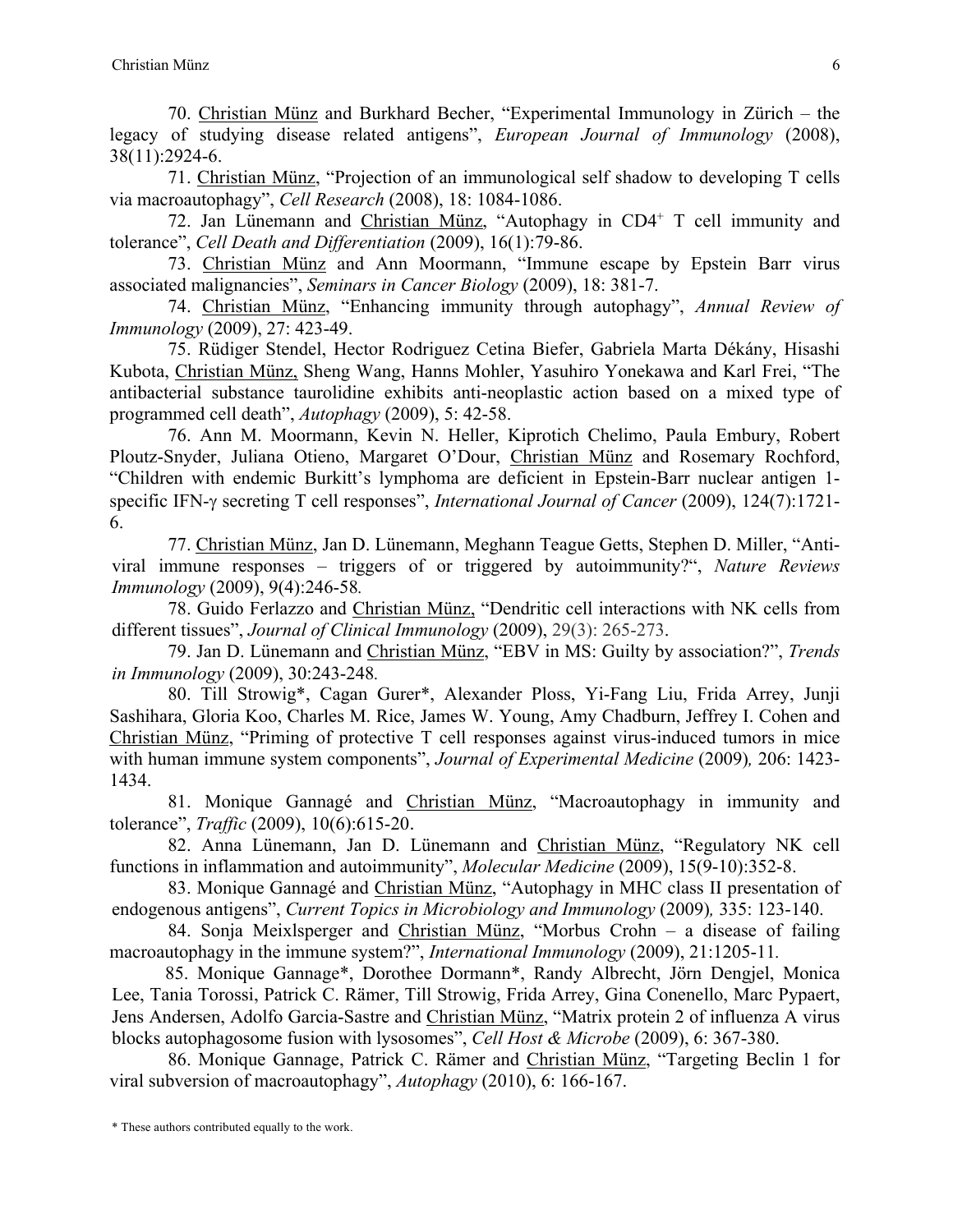87. Jan D. Lünemann, Björn Tackenberg, Angela Stein, Susanne Roberts, Klaus-Peter Wandinger, Hans J. Wagner, Christian Münz, Helga Meisel, Norbert Sommer, and Frauke Zipp, "Antibody response to Epstein-Barr virus in patients with CIDP", *Journal of Neuroimmunology*  (2010)*,* 218(1-2):107-11.

88. Christian Münz, "Antigen processing via autophagy – not only for MHC class II presentation anymore?", *Current Opinion in Immunology* (2010), 22: 89–93.

89. Manuel Comabella, Xavier Montalban, A. Horga, Brady Messmer, Kristina Kakalacheva, Till Strowig, Estrella Caballero, Christian Münz and Jan D. Lünemann, "Antiviral immune response in patients with multiple sclerosis and healthy siblings", *Multiple Sclerosis*   $(2010), 16(3):355-8.$ 

90. Jan D. Lünemann, Mar Tintoré, Brady Messmer, Till Strowig, Estrella Caballero, Christian Münz, Xavier Montalban, Manuel Comabella, "Elevated EBNA1-specific immune response predicts disease progression in patients presenting with clinically isolated syndromes", *Annals of Neurology* (2010), 67: 159-169.

91. Ludger Klein, Christian Münz and Jan D. Lünemann, "Autophagy-mediated antigen processing in CD4+ T cell tolerance and immunity", *FEBS Letters* (2010), 584(7):1405-10.

92. Christian Münz, "Selective macroautophagy for immunity", *Immunity* (2010), 32: 298-299.

93. Christian Münz, "Antigen processing for MHC presentation by autophagy", *F1000 Biology Reports* (2010), 2: 61.

94. Manuel Comabella, Xavier Montalban, Christian Münz, Jan D. Lünemann, "Targeting dendritic cells to treat multiple sclerosis", *Nature Reviews Neurology* (2010), 6: 499-507.

95. Till Strowig\*, Obinna Chijioke\*, Paolo Carrega, Frida Arrey, Sonja Meixlsperger, Patrick C. Rämer, Guido Ferlazzo\* and Christian Münz\*, "Human NK cells of mice with reconstituted human immune system components require pre-activation to acquire functional competence", *Blood* (2010)*,* 116(20):4158-4167.

96. Mensur Dzabic, Robert Hendricks, Christian Münz and Cecilia Söderberg-Naucler, "Welcome to Herpesviridae-a new premier virology journal", *Herpesviridae* (2010), 1:1.

97. Monique Gannage and Christian Münz, "MHC presentation via autophagy and how viruses escape from it", *Seminars in Immunopathology* (2010), 32: 373-381.

98. Kristina Kakalacheva, Christian Münz and Jan Lünemann, "Viral triggers of Multiple Sclerosis", *BBA – Molecular Basis of Disease* (2011)*,* 812(2):132-40.

99. Graham S. Taylor, Josef Mautner and Christian Münz, "Autophagy in herpesvirus immune control and immune escape", *Herpesviridae* (2011)*,* 2: 2.

100. Christian W. Keller, Monica Lee, Stuart G. Turville, Anna Lünemann, Jens Schmidt, Christian Münz\* and Jan Lünemann\*, "TNF-alpha induces macroautophagy and regulates MHC class II expression in human skeletal myocytes", *Journal of Biological Chemistry* (2011), 286: 3970-3980.

101. Anna Lünemann, Björn Tackenberg, Tracy DeAngelis, Rosa Barreira da Silva, Brady Messmer, Liliana D. Vanoaica, Aaron Miller, Brian Apatoff, Fred D. Lublin, Jan D. Lünemann\* and Christian Münz\*, "Impaired IFN-y production and proliferation of natural killer cells in Multiple Sclerosis", *International Immunology* (2011)*,* 23(2):139-48.

102. Ming L. Tsang and Christian Münz, "Cytolytic T lymphocytes from HLA-B8+ donors frequently recognize the Hodgkin's lymphoma associated latent membrane protein 2 of Epstein Barr virus", *Herpesviridae* (2011)*,* 2:4.

103. Patrick C. Rämer, Obinna Chijioke, Sonja Meixlsperger, Carol S. Leung and Christian Münz, "Mice with human immune system components as in vivo models for infections with human pathogens", *Immunology and Cell Biology* (2011), 89(3):408-16.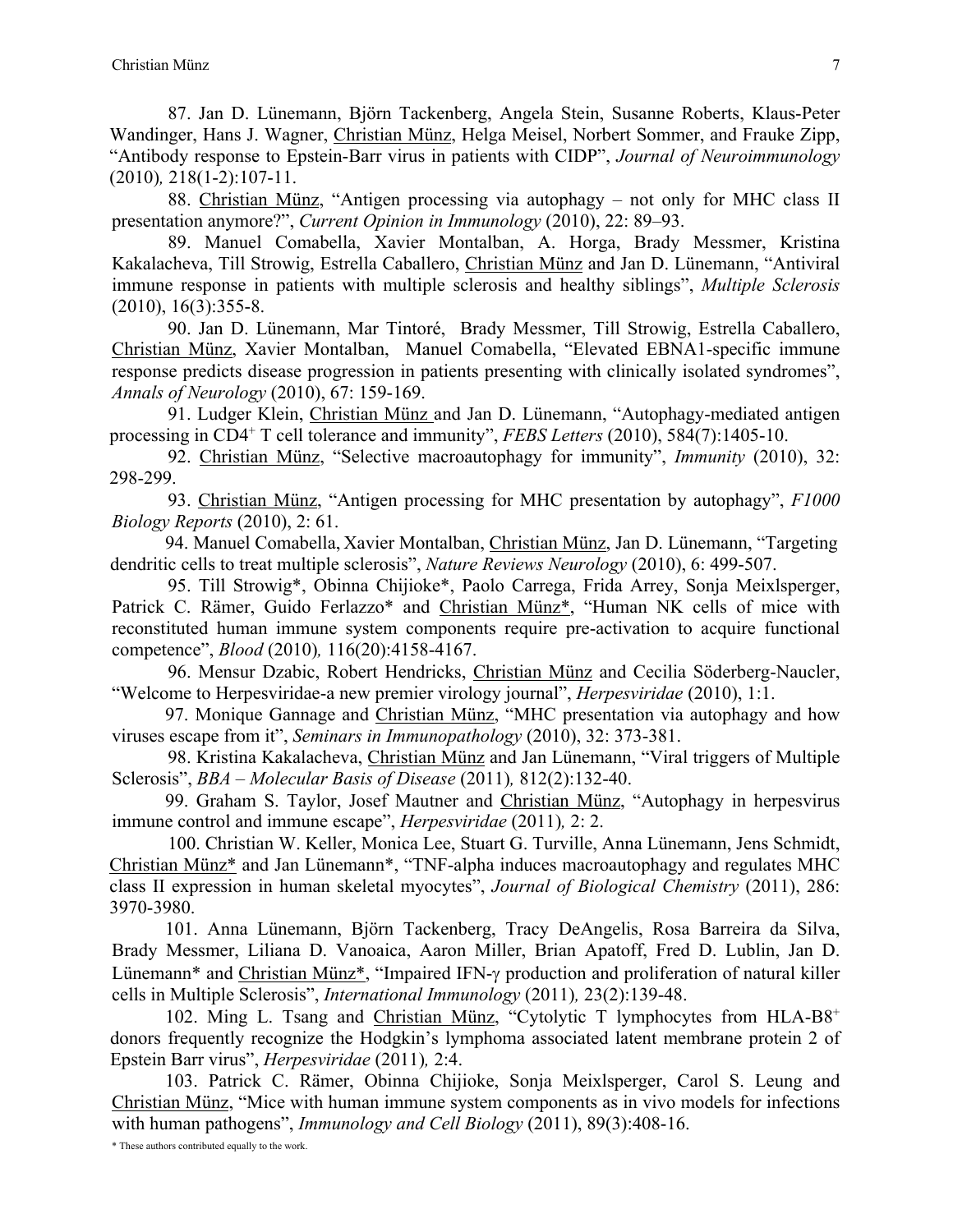104. Obinna Chijioke and Christian Münz, "Interactions of human myeloid cells with natural killer cell subsets in vitro and in vivo", *Journal of Biomedicine and Biotechnology* (2011)*,* 2011:251679.

105. Susana Romao and Christian Münz, "Autophagy of pathogens alarms the immune system and participates in its effector functions", *Swiss Medical Weekly* (2011)*,* 141: w13198.

106. Christian Münz, "Beclin-1 targeting for viral immune escape", *Viruses* (2011), 3: 1166-1178.

107. Christian Münz, "Macroautophagy in innate immune activation", *Frontiers in Microbiology* (2011)*,* 2: 72.

108. Kristina Kakalacheva, Michael A. Maurer, Björn Tackenberg, Christian Münz, Nick Wilcox and Jan Lünemann, "Thymic EBV infection is not a distinctive feature of myasthenia gravis", *Annals in Neurology* (2011)*,* 70(3):508-14.

109. Rosa Barreira da Silva and Christian Münz, "Natural killer cell activation by dendritic cells – balancing inhibitory and activating signals", *Cellular and Molecular Life Sciences* (2011)*,* 68(21): 3505-3518.

110. Rosa Barreira da Silva, Claudine Graf and Christian Münz, "Cytoskeletal stabilization of inhibitory interactions between dendritic and natural killer cells", *Blood* (2011)*,*  118(25): 6487-6498.

111. Christian Münz, "Antigen processing by macroautophagy for MHC presentation", *Frontiers in Immunology* (2011)*,* 2: 1.

112. Manuel Comabella\*, Kristina Kakalacheva\*, Jordi Río, Christian Münz, Xavier Montalban and Jan D. Lünemann, "EBV-Specific Immune Responses in MS Patients Responding to IFN<sub>B</sub> Therapy", *Multiple Sclerosis Journal* (2012), 18(5):605-9.

113. Ilijas Jelčić\*, Katharine C. Hsu\*, Kristina Kakalacheva, Petra Breiden, Bo Dupont, Markus Uhrberg, Roland Martin, Christian Münz and Jan D. Lünemann, "Killer immunoglobulin-like receptor locus polymorphisms in multiple sclerosis", *Multiple Sclerosis Journal* (2012)*,* 18(7):951-8.

114. Christian Münz, "Antigen processing for MHC class II presentation via autophagy", *Frontiers in Immunology* (2012)*,* 3(9): 1-6.

115. Robert E. White\*, Patrick C. Rämer\*, Kikkeri N. Naresh, Sonja Meixlsperger, Laurie Pinaud, Cliona Rooney, Barbara Savoldo, Christian Münz\* and Martin J. Allday\*, "EBNA3B-deficient Epstein-Barr virus induces aggressive B cell lymphoma lacking infiltrating T cells", *Journal of Clinical Investigation* (2012), 122(4):1487-502*.*

116. Michael A. Maurer, Goran Rkocevic, Carol Leung, Martin Lukacisin, Norbert Göbels, Christian Münz, Hedda Wardemann, Marinos Dalakas and Jan Lünemann, "Rituximab therapy induces sustained reduction of pathogenic memory B cell expansions during peripheral nervous system autoimmunity", *Journal of Clinical Investigation* (2012), 122(4):1393-402*.*

117. Emanuela Romano, Jesse W. Cotari, Rosa Barreira da Silva, Brian C. Betts, David J. Chung, Francesca Avogadri, Mitsu J. Fink, Erin T. St. Angelo, Babak Mehrara, Glenn Heller, Christian Münz, Gregoire Altan-Bonnet and James W. Young, "Human Langerhans cells use an IL15Ralpha/IL15/pSTAT5-dependent mechanism to break T-cell tolerance against the selfdifferentiation tumor antigen, WT1", *Blood* (2012), 119(22):5182-90.

118. Daniel J. Klionsky, … Christian Münz, … and Brian Zuckerbaum, "Guidelines for the use and interpretation of assays for monitoring autophagy, *Autophagy* (2012), 8(4):445-544.

119. Felix Randow and Christian Münz, "Autophagy in the regulation of pathogen replication and adaptive immunity", *Trends in Immunology* (2012)*,* 33(10): 475-487*.*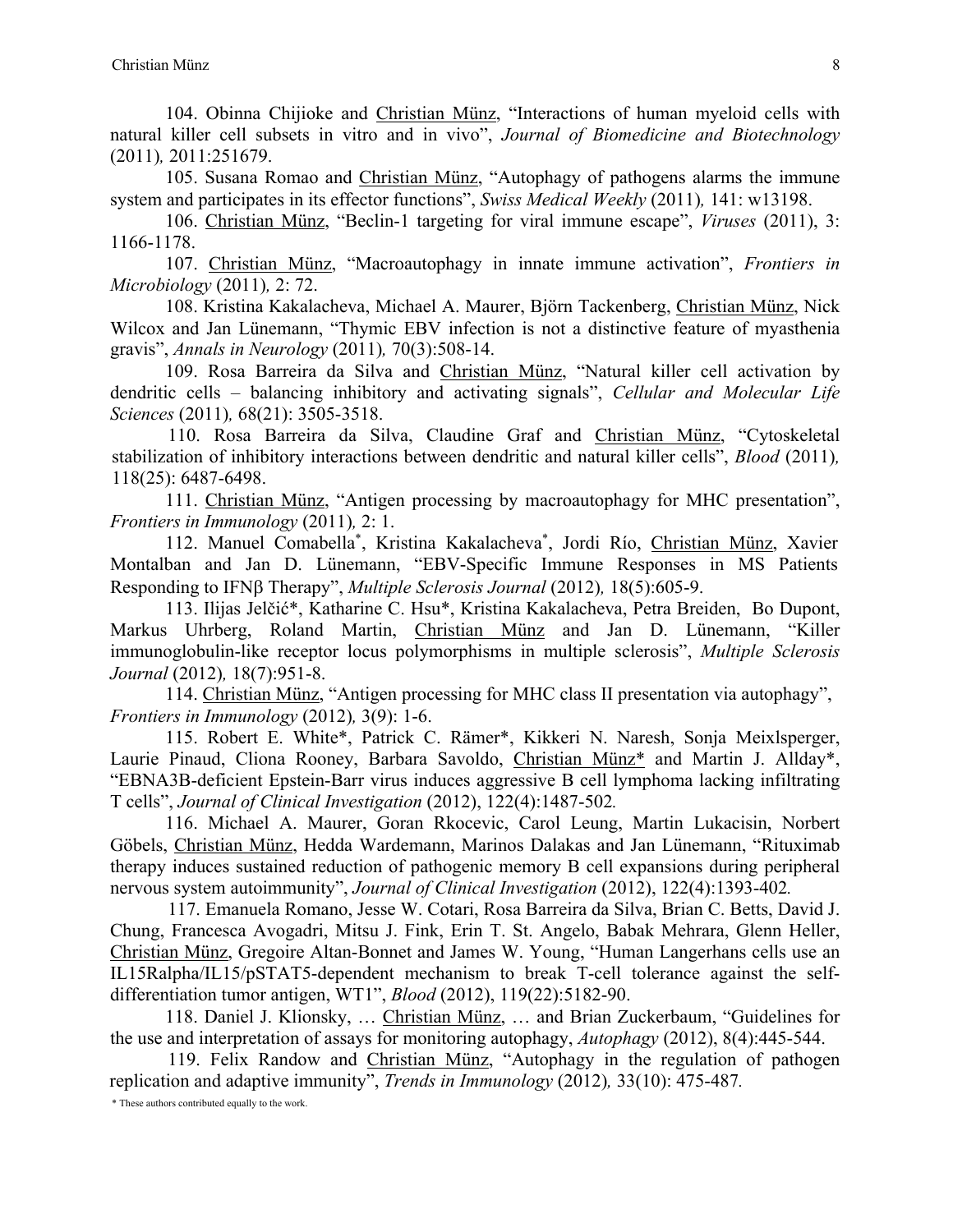120. Christian W. Keller, Matthias Schmitz, Christian Münz\*, Jan D. Lünemann\* and Jens Schmidt\*, "TNF-α upregulates macroautophagic processing of APP/ β-amyloid in a human rhabdomyosarcoma cell line", *Journal of Neurological Sciences* (2013)*,* 325: 103-107.

121. Carol S. Leung, Michael A. Maurer, Sonja Meixlsperger, Anne Lippmann, Cheolho Cheong, Jianmin Zuo, Tracey A. Haigh, Graham S. Taylor and Christian Münz, "Robust T cell stimulation by Epstein-Barr virus-transformed B cells after antigen targeting to DEC-205", *Blood* (2013)*,* 121(9):1584-94.

122. Monique Gannage, Rosa Barreira da Silva and Christian Münz, "Antigen processing for MHC presentation via macroautophagy", *Methods in Molecular Biology* (2013), 960:473-88.

123. Sonja Meixlsperger, Carol S. Leung, Patrick C. Rämer, Maggi Pack, Liliana D. Vanoaica, Gaelle Breton, Steve Pascolo, Andres M. Salazar, Andrzej Dzionek, Jürgen Schmitz, Ralph M. Steinman and Christian Münz, "CD141<sup>+</sup> dendritic cells produce prominent amounts of IFN-a after dsRNA recognition and can be targeted via DEC-205 in humanized mice", *Blood* (2013), 121:5034-5044.

124. Wolfgang Jungraithmayr, Laura Codarri, Gregory Bouchaud, Carsten Krieg, Onur Boyman, Gabor Gyülveszi, Burkhard Becher, Walter Weder and Christian Münz, "Cytokine complex expanded natural killer cells improve allogeneic lung transplant function via depletion of donor dendritic cells", *American Journal of Respiratory and Critical Care Medicine* (2013)*,*  187(12):1349-59.

125. Christian Münz, "Macroautophagy – friend or foe of viral replication?", *EMBO reports* (2013), 14(6):483-4.

126. Susana Romao, Monique Gannage and Christian Münz, "Checking the garbage bin for problems in the house, or how autophagy assists in antigen presentation to the immune system", *Seminars in Cancer Biology* (2013), 23(5):391-396.

127. Christian Münz, "Autophagy in cellular transformation, survival and communication with the tumor microenvironment", *Seminars in Cancer Biology* (2013), 23(5):299-300.

128. Obinna Chijioke, Tarik Azzi, David Nadal and Christian Münz, "Innate immune responses against Epstein Barr virus infection", *Journal of Leukocyte Biology* (2013), 94(6):1185-90.

129. Irina Caminschi and Christian Münz, "Autophagy for better or worse during infectious diseases", *Frontiers in Immunology* (2013), 4: 205

130. Carol Sze Leung, Obinna Chijioke, Cornelia Gujer, Bithi Chatterjee, Olga Antsiferova, Vanessa Landtwing, Donal McHugh, Ana Raykova and Christian Münz, "Infectious diseases in humanized mice", *European Journal of Immunology* (2013), 43(9):2246-54.

131. Ming-Han Tsai, Ana Raykova, Olaf Klinke, , Katharina Bernhardt, Kathrin Gärtner, Carol Sze Leung, Karsten Geletneky, Serkan Sertel, Christian Münz, Regina Feederle\* and Henri-Jacques Delecluse\*, "Spontaneous lytic replication and epitheliotropism define an Epstein-Barr virus strain found in carcinomas", *Cell Reports* (2013)*,* 5(2):458-70.

132. Anna Lünemann, Liliana D. Vanoaica, Tarik Azzi, David Nadal and Christian Münz, "A distinct subpopulation of human natural killer cells restricts B cell transformation by the Epstein-Barr virus", *Journal of Immunology* (2013)*,* 191(10):4989-95.

133. Susana Romao, Nathalie Gasser, Andrea Becker, Bruno Guhl, Milica Bajagic, Liliana Danusia Vanoaica, Joachim Roesler, Jörn Dengjel, Janine Reichenbach and Christian Münz, "Essential autophagy proteins stabilize pathogen containing phagosomes for prolonged MHC class II antigen processing", *Journal of Cell Biology* (2013)*,* 203(5):757-66.

134. Obinna Chijioke and Christian Münz, "Dendritic cell derived cytokines in human natural killer cell differentiation and activation", *Frontiers in Immunology* (2013)*,* 4:365.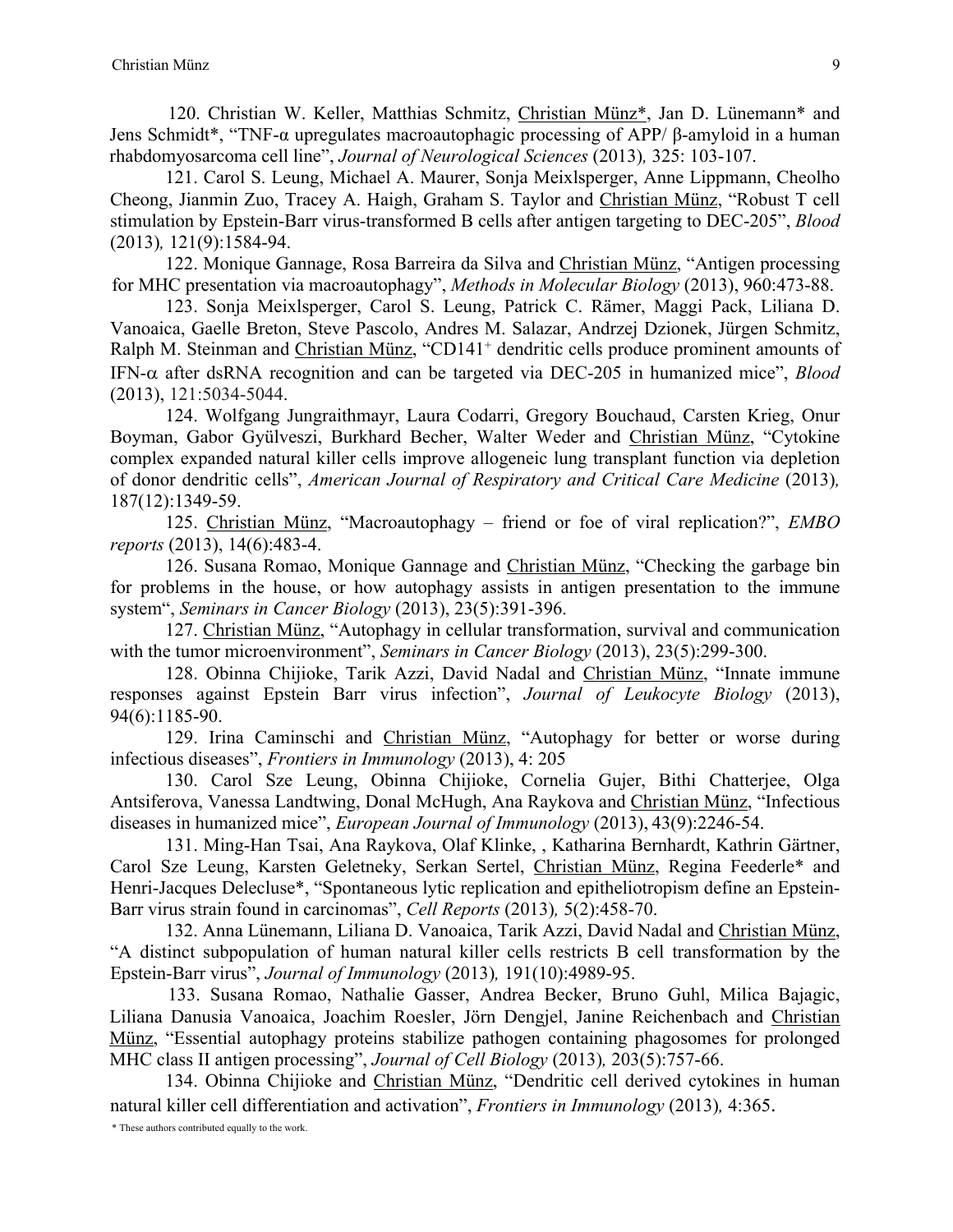135. Obinna Chijioke, Anne Müller, Regina Feederle, Mario Henrique M. Barros, Carsten Krieg, Vanessa Emmel, Emanuela Marcenaro, Carol S. Leung, Olga Antsiferova, Vanessa Landtwing, Walter Bossart, Alessandro Moretta, Rocio Hassan, Onur Boyman, Gerald Niedobitek, Henri-Jacques Delecluse, Riccarda Capaul and Christian Münz, "Natural killer cells prevent infectious mononucleosis features", *Cell Reports* (2013), 5(6):1489-98*.*

136. Irene Bonaccorsi, Barbara Morandi, Olga Antsiferova, Gregorio Costa, Daniela Oliveri, Romana Conte, Gaetana Pezzino, Giovanna Vermiglio, Giuseppe Pio Anastasi, Giuseppe Navarra, Christian Münz, Emma Di Carlo, Maria Cristina Mingari, and Guido Ferlazzo, "Membrane transfer from tumor cells overcomes poor phagocytic ability of plasmacytoid dendritic cells for the acquisition and presentation of tumor antigens", *Journal of Immunology* (2014), 192(2):824-32.

137. Christian Münz, "Influenza A virus lures autophagic protein LC3 to budding sites", *Cell Host & Microbe* (2014), 15(2):130-1.

138. Camilla Jandus, Obinna Chijioke, He Liu, Meike Dahlhaus, Thomas Demoulins, Kayluz Frias Boligan, Christoph Schneider, Marc Wehrli, Robert E. Hunger, Gabriela M. Baerlocher, Hans-Uwe Simon, Pedro Romero, Christian Münz and Stephan von Gunten, "NK cell Siglec-7/9 expression and ligand interactions in human cancer", *Journal of Clinical Investigation* (2014)*,* 124(4):1810-20.

139. Susana Romao and Christian Münz, "LC3-associated phagocytosis", *Autophagy* (2014), 10(3):526-528.

140. Alan B. Rickinson, Umaimaintham Palendira, Heather M. Long, Christian Münz and Andrew D. Hislop, "Cellular immune controls over Epstein Barr virus infection: new lessons from the clinic and the laboratory", *Trends in Immunology* (2014)*,* 35(4):159-169.

141. Gustavo Salguero, Anusara Daenthanasanmak, Christian Münz, Ana Raykova, Carlos A. Guzman, Peggy Riese, Constanca Figueiredo, Andreas Schneider, Laura Macke, Thorsten Witte, Arnold Ganser and Renata Stripecke, "Lymph node regeneration and functional human T and B responses after hematopoietic cell transplantation in mice immunized with lentivirus-induced dendritic cells", *Journal of Immunology* (2014)*,* 192(10):4636-47.

142. Bithi Chatterjee, Carol Sze Leung and Christian Münz, "Animal models of Epstein Barr virus infection", *Journal of Immunological Methods* (2014)*,* 410:80-7.

143. Christian Münz, "Viral infections in mice with reconstituted human immune system components", *Immunology Letters* (2014)*,* 161(1):118-124.

144. Christian Münz, "Dendritic cells during Epstein Barr virus infection", *Frontiers in Microbiology* (2014)*,*5:308.

145. Olga Antsiferova, Anne Müller, Patrick C. Rämer, Obinna Chijioke, Bithi Chatterjee, Ana Raykova, Raquel Planas, Mireia Sospedra, Anatoliy Shumilov, Ming-Han Tsai, Henri-Jacques Delecluse and Christian Münz, "Adoptive transfer of EBV specific CD8+ T cell clones can transiently control EBV infection in humanized mice", *PLoS Pathogens* (2014), 10(8):e1004333*.*

146. Tarik Azzi, Anna Lünemann, Anita Murer, Seigo Ueda, Vivien Béziat, Karl-Johan Malmberg, Georg Staubli, Claudine Gysin, Christoph Berger, Christian Münz, Obinna Chijioke\* and David Nadal\*, "Role for early-differentiated natural killer cells in infectious mononucleosis", *Blood* (2014), 124(16):2533-43.

147. Dietmar Zehn, Daniel E. Speiser, Daniel T. Utzschneider, Susanne G. Oberle, Christian Münz and Pedro Romero, "T-cell differentiation in chronic infection and cancer functional adaptation or exhaustion?", *Nature Reviews Immunology* (2014)*,* 14(11):768-74.

148. Christian Münz, "Regulation of innate immunity by the molecular machinery of macroautophagy", *Cellular Microbiology* (2014), 16(11):1627-36.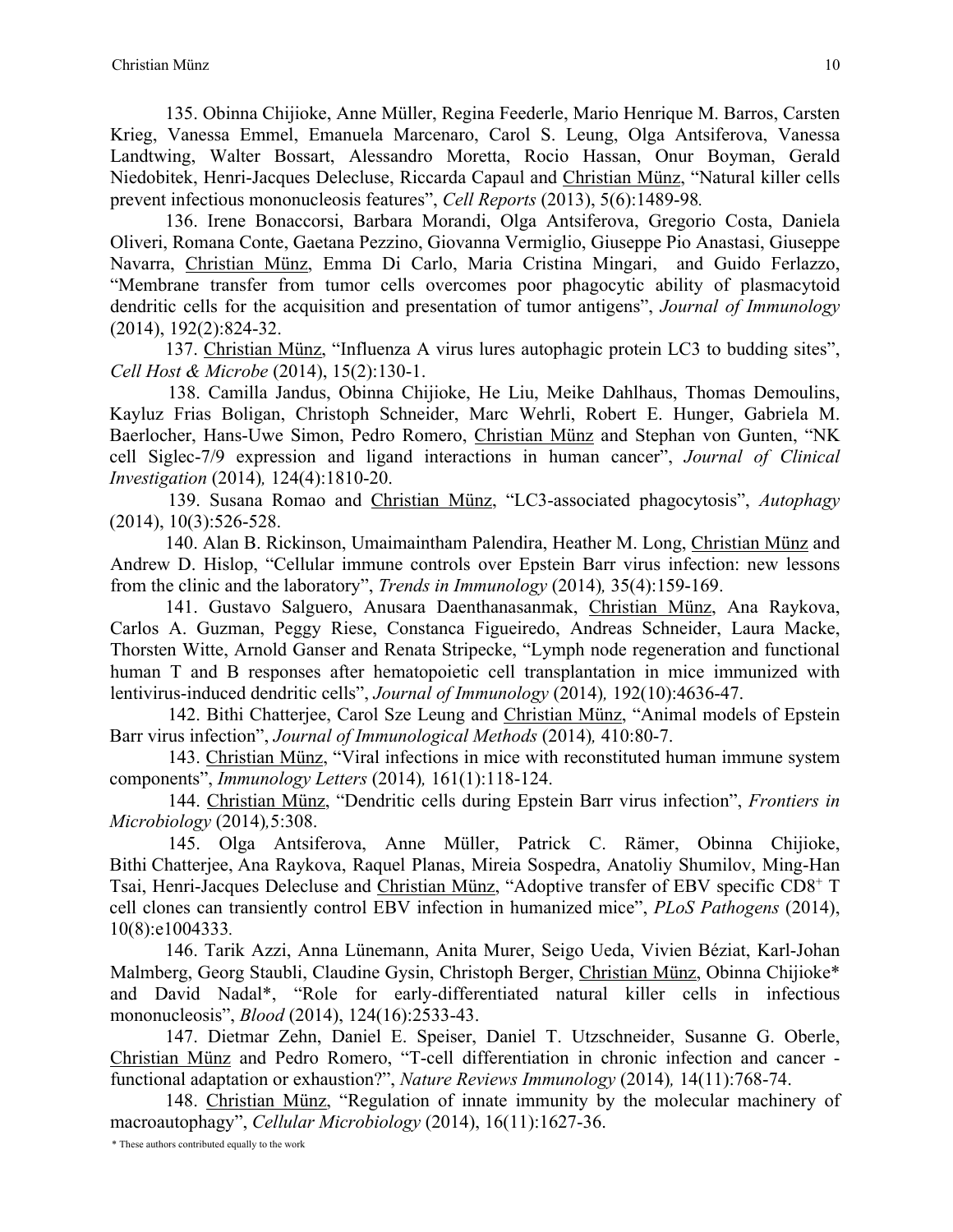149. Ayline Kübler, Jeanette Woiterski, Kai-Erik Witte, Hans-Jörg Bühring, Udo F. Hartwig, Martin Ebinger, Lena Oevermann, Markus Mezger, Wolfgang Herr, Peter Lang, Rupert Handgretinger, Christian Münz and Maya C. André, "Both mature KIR<sup>+</sup> and immature KIR<sup>-</sup> NK cells control pediatric acute B cell precursor leukemia in NOD.Cg-Prkdc<sup>scid</sup> IL2rg<sup>tmWjl</sup>/Sz mice", *Blood* (2014), 124(26): 3914-3923.

150. Heike Nowag, Bruno Guhl, Kerstin Thriene, Susana Romao, Urs Ziegler, Joern Dengjel and Christian Münz, "Macroautophagy proteins assist Epstein Barr virus production and get incorporated into the virus particles", *EBioMedicine* (2014),1(2): 116-125.

151. Christian Münz, "Role of human natural killer cells during Epstein Barr virus infection", *Critical Reviews in Immunology* (2014), 34(6):501-7.

152. Heike Nowag and Christian Münz, "Diverting autophagic membranes for exocytosis", *Autophagy* (2015)*,* 11, 425-7.

153. Cornelia Gujer, Bithi Chatterjee, Vanessa Landtwing, Ana Raykova, Donal McHugh and Christian Münz, "Animal models of Epstein Barr virus infection", *Current Opinion in Virology* (2015), 13:6-10.

154. Christian Münz, "Of LAP, CUPS and DRibbles – unconventional use of autophagy proteins for MHC restricted antigen presentation", *Frontiers in Immunology* (2015), 6: 200.

155. Obinna Chijioke, Emanuela Marcenaro, Alessandro Moretta, Riccarda Capaul and Christian Münz, "The SAP-dependent 2B4 receptor mediates CD8+ T cell-based immune control of Epstein Barr virus in human immune system mice", *Journal of Infectious Diseases* (2015)*,*  212(5):803-7.

156. Christian Münz, "EBV infection of mice with reconstituted human immune system components", *Current Topics in Microbiology and Immunology* (2015)*,* 391:407-23.

157. Shusaku T. Shibutani, Tatsuya Saitoh, Heike Nowag, Christian Münz and Tamotsu Yoshimori, "Autophagy and autophagy-related proteins in the immune system", *Nature Immunology* (2015)*,* 16 (10): 1014-24.

158. Christian Münz, "The different autophagic routes, by which endosomes travel to lysosomes", *EMBO Journal* (2015), 34(19):2391-2.

159. Isaak Quast, Christian W. Keller, Michael A. Maurer, John P. Giddens, Björn Tackenberg, Lai-Xi Wang, Christian Münz, Falk Nimmerjahn, Marinos Dalakas, Jan D. Lünemann, "IgG Fc-sialylation impairs complement-dependent cytotoxicity", *Journal of Clinical Investigation* (2015), 125(11):4160-70.

160. Goran Gregorovic, Elizabeth A. Boulden, Rachel Bosshard, Claudio Elgueta Karsteg<sup>1</sup>, Rebecca Skalsky, Bryan R. Cullen, Cornelia Gujer, Patrick Rämer, Christian Münz and Paul J. Farrell, "Epstein-Barr viruses deficient in EBER RNAs give higher LMP2 RNA expression in lymphoblastoid cell lines and efficiently establish persistent infection in humanized mice", *Journal of Virology* (2015), 89(22): 11711-11714.

161. Susana Romao, Emilio Tejera Puente, Katarzyna J. Nytko, Ulrich Siler, Christian Münz and Janine Reichenbach, "Reactive oxygen species permit nuclear entry of hydrolases during NETosis", *Journal of Allergy and Clinical Immunology* (2015), 136(6):1703-1706.

162. Jae Jung and Christian Münz, "Immune control of oncogenic  $\gamma$ -herpesviruses", *Current Opinion in Virology* (2015), 14:79-86.

163. Saskia Kreibich, Mario Emmenlauer, Pauli Rämö, Jennifer Fredlund, Christian Münz, Christoph Dehio, Jost Enninga and Wolf-Dietrich Hardt, "Autophagy promotes repair of TTSS-1 damaged endosomes and TTSS-2 expression by SCV lodged Salmonella Typhimurium", *Cell Host & Microbe* (2015), 18(5):527-37.

164. Christian Münz, "Live long and prosper for antigen cross-presentation", *Immunity* (2015), 43(6):1028-30.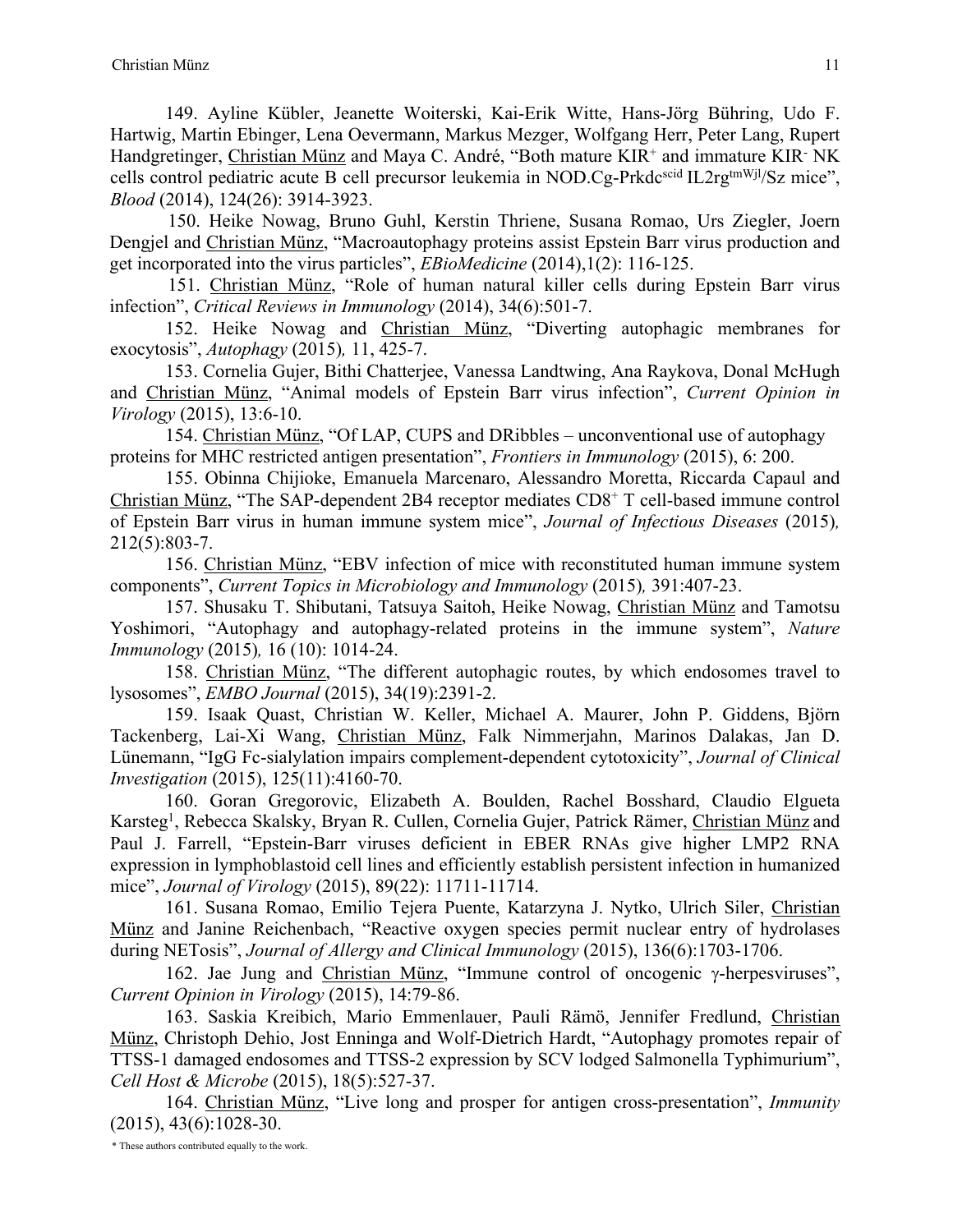165. Christian Münz, "Preface to Epstein Barr virus volume 1", *Current Topics in Microbiology and Immunology* (2015)*,* 390: v-vi.

166. Jean Francois Fonteneau, Fabienne Brilot, Christian Münz and Monique Gannagé, "The tumor antigen NY-ESO-1 mediates direct recognition of melanoma cells by  $CD4^+$  T cells after intercellular antigen transfer", *Journal of Immunology* (2016)*,* 196(1):64-71.

167. Daniel J. Klionsky,…Christian Münz,…Susu M. Zughaier, "Guidelines for the use and interpretation of assays for monitoring autophagy (3rd edition)", *Autophagy* (2016), 12(1):1- 222.

168. Monica Loi, Anne Müller, Karin Steinbach, Rosa Barreira da Silva, Petra Paul, Assunta Caruso, Randy A. Albrecht, Andrea Becker, Nicolas Annaheim, Heike Nowag, Jörn Dengjel, Adolfo García-Sastre, Doron Merkler, Christian Münz\* and Monique Gannagé\*, "Macroautophagy proteins control MHC class I levels on dendritic cells and shape anti-viral CD8+ T cell responses", *Cell Reports* (2016)*,* 15(5):1076-87.

169. Christian Münz, "Autophagy proteins in antigen processing for presentation on MHC molecules", *Immunological Reviews* (2016)*,* 272(1):17-27.

170. Kristina Kakalacheva, Stephan Regenass, Silke Wiesmayr, Tarik Azzi, Christoph Berger, Russell C. Dale, Fabienne Brilot, Christian Münz, Kevin Rostasy, David Nadal and Jan D. Lünemann, "Infectious mononucleosis triggers generation of IgG auto-antibodies against native myelin oligodendrocyte glycoprotein", *Viruses* (2016)*,* 8(2). pii: E51.

171. Petra Paul and Christian Münz, "Autophagy and Mammalian Viruses: Roles in Immune Response, Viral Replication and beyond", *Advances in Virus Research* (2016)*,* 95:149- 95.

172. Monica Loi, Monique Gannage and Christian Münz, "ATGs help MHC class II, but inhibit MHC class I antigen presentation", *Autophagy* (2016)*,* 12(9):1681-2.

173. Obinna Chijioke, Vanessa Landtwing and Christian Münz, "NK cell influence on the outcome of primary Epstein Barr virus infection", *Frontiers in Immunology* (2016), 7:323.

174. Vanessa Landtwing, Ana Raykova, Gaetana Pezzino, Vivien Béziat, Emanuela Marcenaro, Claudine Graf, Alessandro Moretta, Riccarda Capaul, Andrea Zbinden, Guido Ferlazzo, Karl-Johan Malmberg, Obinna Chijioke<sup>\*</sup> and *Christian Münz<sup>\*</sup>*, "Cognate HLA absence diminishes NK cell education, but improves EBV specific immune control", *Journal of Clinical Investigation* (2016)*,* 126(10): 3772-3782.

175. Christian Münz, "Epstein Barr virus – a tumor virus that needs cytotoxic lymphocytes to persist asymptomatically", *Current Opinion in Virology* (2016)*,* 20:34-39*.*

176. Ann Moormann and Christian Münz, "Editorial overview: Viruses and cancer", *Current Opinion in Virology* (2016), 20: iv-v.

177. Christian Münz, "Autophagy Beyond Intracellular MHC Class II Antigen Presentation", *Trends in Immunology* (2016)*,* S1471-4906(16)30121-1.

178. Margarida Ferreira-Teixeira, Daniela Paiva-Oliveira Belmiro Parada, Vera Alves, Vitor Sousa, Obinna Chijioke, Christian Münz, Flávio Reis, Paulo Rodrigues-Santos\* and Célia Gomes<sup>\*</sup>, "Natural killer cell-based adoptive immunotherapy eradicates and drives differentiation of chemoresistant bladder cancer stem-like cells", *BMC Medicine* (2016)*,* 14(1): 163.

179. Christian Münz, "Dengue virus: protection by T cells, disease exacerbation by antibodies?", *EBioMedicine* (2016)*,* S2352-3964(16)30492-3.

180. Isabel Ohs, Maries van den Broek, Christian Münz, Sebastian Arnold, Sonia Tugues and Burkhard Becher, "Interleukin-12 bypasses common gamma-chain signaling in emergency NK lymphopoiesis", *Nature Communications* (2016)*,* 7: 13708.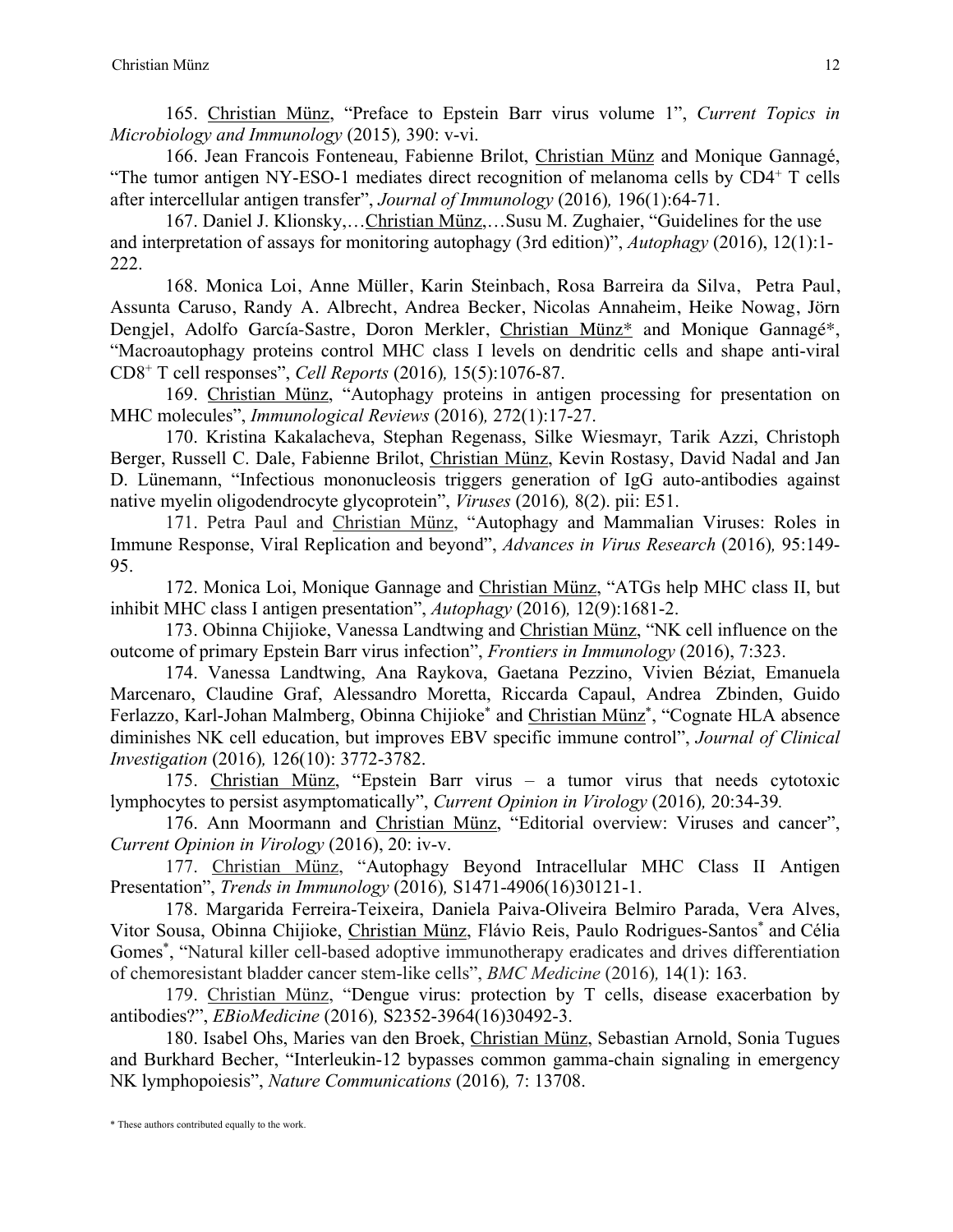181. Emily Parsons, Juliana A. Otieno, John Michael Ong'echa, Christina Nixon, John Vulule, Christian Münz, V. Ann Stewart and Ann M. Moormann, "Regulatory T cells in endemic Burkitt lymphoma patients are associated with poor outcomes: A prospective, longitudinal study", *PLoS ONE* (2016), 11(12): e0167841.

182. Iana Buch, Heike Nowak, Christian Münz, Alexander Knuth and Steve Pascolo, "Schedule-dependent synergy of chloroquine with surgery for cancer therapy", *Cancer Research and Oncology* (2016), 2: 012.

183. Laure-Anne Ligeon, Susana Romao and Christian Münz, "Analysis of LC3 associated phagocytosis and antigen presentation", *Methods in Molecular Biology* (2017)*,*  1519:145-168.

184. Christian Münz, "The macroautophagy machinery in endo- and exocytosis", *Journal of Molecular Biology* (2017)*,* 429(4):473-485.

185. Andreas Koller, Rodolfo Bianchini, Sandra Schlager, Christian Münz, Barbara Kofler and Silke Wiesmayr, "The neuropeptide galanin modulates natural killer cell function", *Neuropeptides* (2017), 64:109-115.

186. Christian W. Keller, Isaak Quast, Romina Theiler, Monique Gannagé, Christian Münz, Gennaro De Libero\*, Stefan Freigang\* and Jan D. Lünemann, "Inhibition of macroautophagy stabilizes CD1d expression on dendritic cells for increased NKT cell activation", *Autophagy* (2017)*,* 13(6): 1-12.

187. Karsten Schmidt, Magdalena Wienken, Christian Keller, Peter Balcarek, Christian Münz and Jens Schmidt, "IL-1ß-induced accumulation of amyloid: macroautophagy in skeletal muscle depends on ERK", *Mediators of Inflammation* (2017), 2017:5470831.

188. Christian Münz, "The autophagic machinery in viral exocytosis", *Frontiers in Virology* (2017), 8:269.

189. Zakia Djaoud, Lisbeth Guethlein, Amir Horowitz, Tarik Azzi, Neda Nemat-Gorgani, Daniel Olive, David Nadal, Paul Norman, Christian Münz, and Peter Parham, "Two alternate strategies for innate immunity to Epstein-Barr virus: one using NK cells the other NK cells and γδ T cells", *Journal of Experimental Medicine* (2017), 214(6):1827-1841.

190. Lorenzo Galluzzi, … Christian Münz, …and Guido Kroemer, "Molecular definitions of autophagy and related processes", *EMBO Journal* (2017), 36(13):1811-1836.

191. Christine Gretzmeier, Sven Eiselein, Gregory R. Johnson, Rudolf Engelke, Heike Nowag, Mostafa Zarei, Victoria Küttner, Andrea C. Becker, Kristoffer T.G. Rigbolt, Maria Høyer-Hansen, Jens S. Andersen, Christian Münz, Robert F. Murphy and Jörn Dengjel, "Degradation of protein translation machinery by amino acid starvation-induced macroautophagy", *Autophagy* (2017), 13(6): 1064-1075.

192. Obinna Chijioke and Christian Münz, "Natural killer cells in herpesvirus infections", *F1000 Biology Reports* (2017), F1000 Faculty Rev-1231.

193. Veronika Lysenko, Donal McHugh, Lena Behrmann, Mary-Aude Rochat, Christian M. Wilk, Larisa Kovtonyuk, Jean-Pierre Bourquin, Christian Münz, Markus G. Manz, Roberto Speck and Alexandre P.A. Theocharides, "Humanized mouse models for hematopoiesis and infectious diseases", *Swiss Medical Weekly* (2017), 147:w14516.

194. Donal McHugh, Nicole Caduff, Mario Henrique M. Barros, Patrick Rämer, Ana Raykova, Vanessa Landtwing, Isaak Quast, Christine Styles, Michael Spohn, Adeola Fowotade, Henri-Jacques Delecluse, Alexandra Papoudou-Bai, Yong-Moon Lee, Jin-Man Kim, Jaap Middeldorp, Thomas Schulz, Ethel Cesarman, Andrea Zbinden, Riccarda Capaul, Robert E. White, Martin Allday, Gerald Niedobitek, David Blackbourn\*, Adam Grundhoff\* and Christian Münz, "Persistent KSHV infection increases EBV-associated tumor formation in vivo via enhanced EBV lytic gene expression.", *Cell Host & Microbe* (2017)*,* 22(1): 61-73.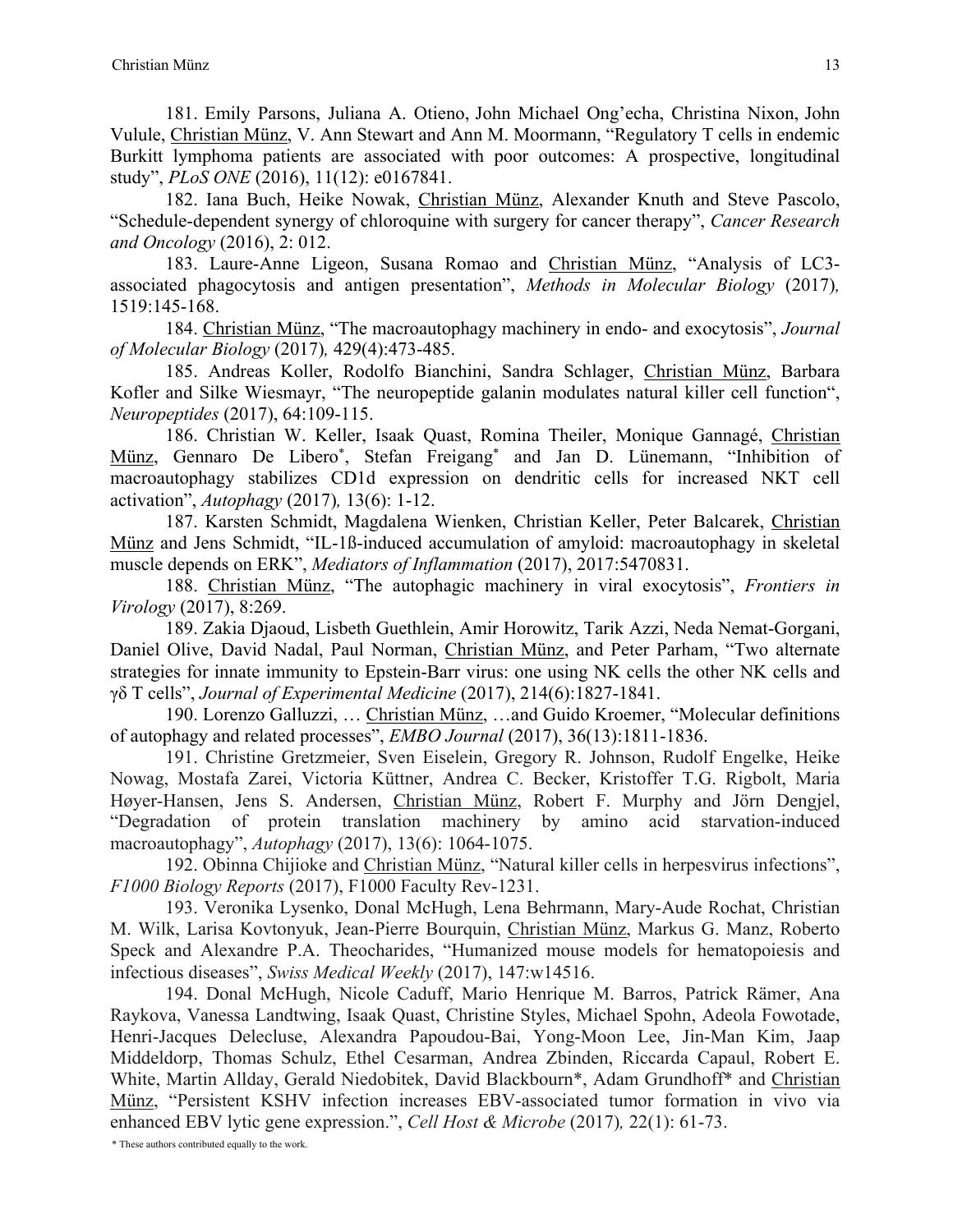195. Bithi Chatterjee, Laura Sahli, Obinna Chijioke, Philip Went, Christian Münz\* and Andreas Trojan\*, "An immunocompetent patient with a recurrence-free EBV positive plasmacytoma possesses robust Epstein-Barr virus specific T cell responses", *Haematologica* (2017), 102(10): e419-e422.

196. Andrea Cossarizza,…Christian Münz,… and Jakob Zimmermann, "Guidelines for the use of flow cytometry and cell sorting in immunological studies", *European Journal of Immunology* (2017), 47(10):1584-1797.

197. Christian Münz, "Humanized Mouse Models for Epstein Barr Virus Infection", *Current Opinion of Virology* (2017)*,* 25:113-118.

198. Christian Münz, "Autophagy proteins in phagocyte endo- and exocytosis", *Frontiers in Immunology* (2017)*,* 8:1183.

199. Ana Raykova, Paolo Carrega, Frank Michael Lehmann, Robert Ivanek, Vanessa Landtwing, Isaak Quast, Daniela Finke, Guido Ferlazzo, Obinna Chijioke and Christian Münz, "Interleukins 12 and 15 induce cytotoxicity and early NK cell differentiation in type 3 innate lymphoid cells", *Blood Advances* (2017)*,* 1(27):2679-2691.

200. Christian Münz, "Autophagy proteins in viral exocytosis and anti-viral immune responses", *Viruses* (2017)*,* 9(10).

201. Christian W. Keller, Christina Sina, Monika Kotur, Giulia Ramelli, Sarah Mundt, Isaak Quast, Laure-Anne Ligeon, Patrick Weber, Burkhard Becher, Christian Münz and Jan D. Lünemann, "ATG-dependent Phagocytosis in Dendritic Cells Drives Myelin-specific CD4+ T Cell Pathogenicity during CNS Inflammation", *Proceedings of the National Academy of Sciences of the United States of America* (2017)*,* 114(52):E11228-E11237.

202. Christian Münz, "EBV specific immune control by innate lymphocytes", *Frontiers in Immunology* (2017), 8:1658.

203. Sandra Ivic, Mary-Aude Rochat, Duo Li, Annette Audigé, Erika Schlaepfer, Christian Münz, Markus G. Manz and Roberto F. Speck, "Differential dynamics of HIV infection 1 in humanized MI(S)TRG mice", *ImmunoHorizons* (2017), 1(8):162-175.

204. Maria Pia Amato, Tobias Derfuss, Bernard Hemmer, Roland Liblau, Xavier Montalban X, Per Soelberg Sørensen, David H. Miller and the 2016 ECTRIMS Focused Workshop Group, including Christian Münz, "Environmental modifiable risk factors for multiple sclerosis: Report from the 2016 ECTRIMS focused workshop", *Multiple Sclerosis Journal* (2018)*,* 24(5): 590–603.

205. Tiphaine Delaunay, Mathilde Violland, Nicolas Boisgerault, Virginie Vignard, Christian Münz, Monique Gannage, Brigitte Dréno, Kristina Vaivode, Dace Pjanova, Nathalie Labarrière, Yahoe Wang, E. Antonio Chiocca, John C. Bell, Philippe Erbs, Frédéric Tangy, Marc Grégoire and Jean-François Fonteneau, "Oncolytic viruses sensitize human tumor cells for NY-ESO-1 tumor antigen recognition by CD4<sup>+</sup> effector T cells", *OncoImmunology* (2018), 7(3): e1407897.

206. Christian Münz, "Human gamma-herpesvirus infection, tumorigenesis and immune control in mice with reconstituted human immune system components", *Frontiers in Immunology* (2018)*,* 9:238.

207. Michel Crameri, Raphael Walker, Francesca Franzoso, Cornelia Gujer, Nicole Caduff, Michael Bauer, Fiona Steiner, Talissa Kucera, Andrea Zbinden, Urs Greber, Christian Münz, Cornel Fraefel and Jovan Pavlovic, "MxB is an interferon-induced restriction factor of human herpesviruses", *Nature Communications* (2018)*,* 9(1):1980.

208. Christian W. Keller, Monica Loi, Laure-Anne Ligeon, Monique Gannagé, Jan Lünemann and Christian Münz, "Endocytosis regulation by autophagy proteins in MHC restricted antigen presentation", *Current Opinion in Immunology* (2018)*,* 52:68-73.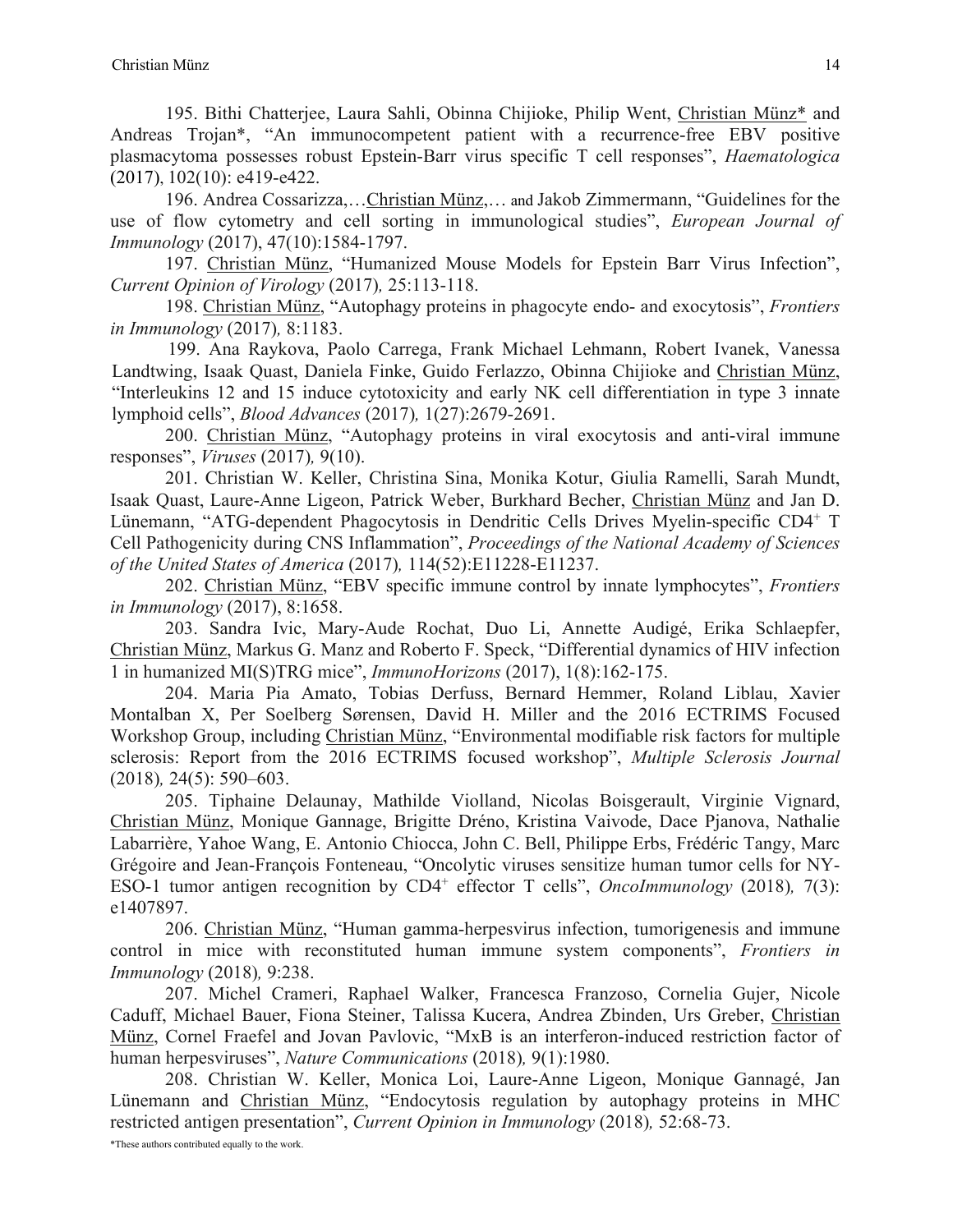209. Anita Murer, Donal McHugh, Nicole Caduff, Jens Kalchschmidt, Mario Barros, Andrea Zbinden, Riccarda Capaul, Gerald Niedobitek, Martin Allday, Obinna Chjioke and Christian Münz, "EBV persistence without its EBNA3A and EBNA3C oncogenes", *PLoS Pathogens* (2018)*,* 14(4):e1007039.

210. Pratiksha Gulati, Julia Rühl, Abhilash Kannan, Magdalena Pircher, Petra Schuberth, Katarzyna Nytko, Martin Pruschy, Simon Sulser, Mark Haefner, Shawn Jensen, Alex Soltermann, Wolfgang Jungraithmeyer, Maya Eisenring, Thomas Winder, Panagiotis Samaras, Annete Tabor, Roger Stupp, Rene Stenger, Walter Weder, Christoph Renner, Christian Münz\* and Ulf Petrausch\*, "Aberrant Lck signal via CD28 co-stimulation augments antigen-specific functionality and tumor control by redirected T cells with PD-1 blockade in humanized mice", *Clinical Cancer Research* (2018)*,* 24(16):3981-3993.

211. Catherine S. Forconi, Cormac P. Cosgrove, Pryia Saikumar-Lakshmi, Christina E. Nixon, Joslyn Foley, John Michael Ong'echa, Juliana Otieno, Galit Alter, Christian Münz, and Ann M Moormann, "Poorly cytotoxic CD56<sup>neg</sup> CD16<sup>pos</sup> NK cells accumulate in endemic Burkitt lymphoma", *Blood Advances* (2018), 2(10):1101-1114.

212. Vojo Deretic, Eric Prossnitz, Mark Burge, Matthew J. Campen, Judy Cannon, Ke Jian Liu, Larry A. Sklar, Lee Allers, Sally Ann Garcia, Eric H. Baehrecke, Christian Behrends, Francesco Cecconi, Patrice Codogno, Guang-Chao Chen, Zvulun Elazar, Eeva-Liisa Eskelinen, Bernard Fourie, Devrim Gozuacik, Wanjin Hong, Gokhan Hotamisligi, Marja Jäättelä, Eun-Kyeong Jo, Terje Johansen, Gábor Juhász, Adi Kimchi, Nicholas Ktistakis, Guido Kroemer, Noboru Mizushima, Christian Münz, Fulvio Reggiori, David Rubinsztein, Kevin Ryan, Kate Schroder, Anne Simonsen, Sharon Tooze, Maria Vaccaro, Tamotsu Yoshimori, Li Yu, Hong Zhang, and Daniel J. Klionsky, "Autophagy, Inflammation, and Metabolism (AIM) Center of Biomedical Research Excellence: supporting the next generation of autophagy researchers and fostering international collaborations", *Autophagy* (2018), 14(6):925-929.

213. Laure-Anne Ligeon, Monica Loi and Christian Münz, "LC3-associated phagocytosis and antigen presentation", *Current Protocols in Immunology* (2018), 123(1):e60.

214. Andrea C. Becker, Monique Gannagé, Sebastian Giese, Petra Paul, Lea Bühler, Zehan Hu, Christine Gretzmeier, Veronica I. Dumit, Martin Schwemmle, Christian Münz and Jörn Dengjel, "Influenza A virus induces autophagosomal targeting of ribosomal proteins", *Molecular & Cellular Proteomics* (2018)*,* 17(10):1909-1921.

215. Andreas Kyburz, Xiaozhou Zhang, Aleksandra Altobelli, Sabine Urban, Petra Paul, Christian Münz, Stefan Floess, Jochen Huehn, Timothy Cover, Timothy Borbet, Martin J. Blaser, Christian Taube and Anne Müller, "Transmaternal exposure to Helicobacter pylori induces stable and highly suppressive regulatory T-cells and protects against allergic asthma", *Journal of Allergy and Clinical Immunology* (2019)*,* 143(4):1496-1512.

216. Carol Leung, Christian Münz and Angelika Riemer, "Immunotherapy and Vaccine Development", *Journal of Immunology Research* (2018), 2018:8751027.

217. Anca Dorhoi, Estibaliz Glaría, Thalia Garcia-Tellez, Natalie E. Nieuwenhuizen, Gennadiy Zelinsky, Benoit Favier, Anurag Singh, Jan Ehrchen, Cornelia Gujer, Christian Münz, Margarida Saraiva, Yahya Sohrabi, Ana E. Sousa, Peter Delputte, Michaela Müller-Trutwin and Annabel F. Valledor, "MDSCs in infectious diseases: regulation, roles and readjustment", *Cancer Immunology, Immunotherapy* (2019), 68(4):673-685.

218. Blossom Damania and Christian Münz, "Immunodeficiencies that predispose for pathologies by human oncogenic γ-herpesviruses", *FEMS Microbiology Reviews* (2019), 43(2):181-192.

219. Christian Münz, "Non-canonical functions of macroautophagy proteins during endocytosis by myeloid antigen presenting cells", *Frontiers in Immunology* (2018), 9:2765.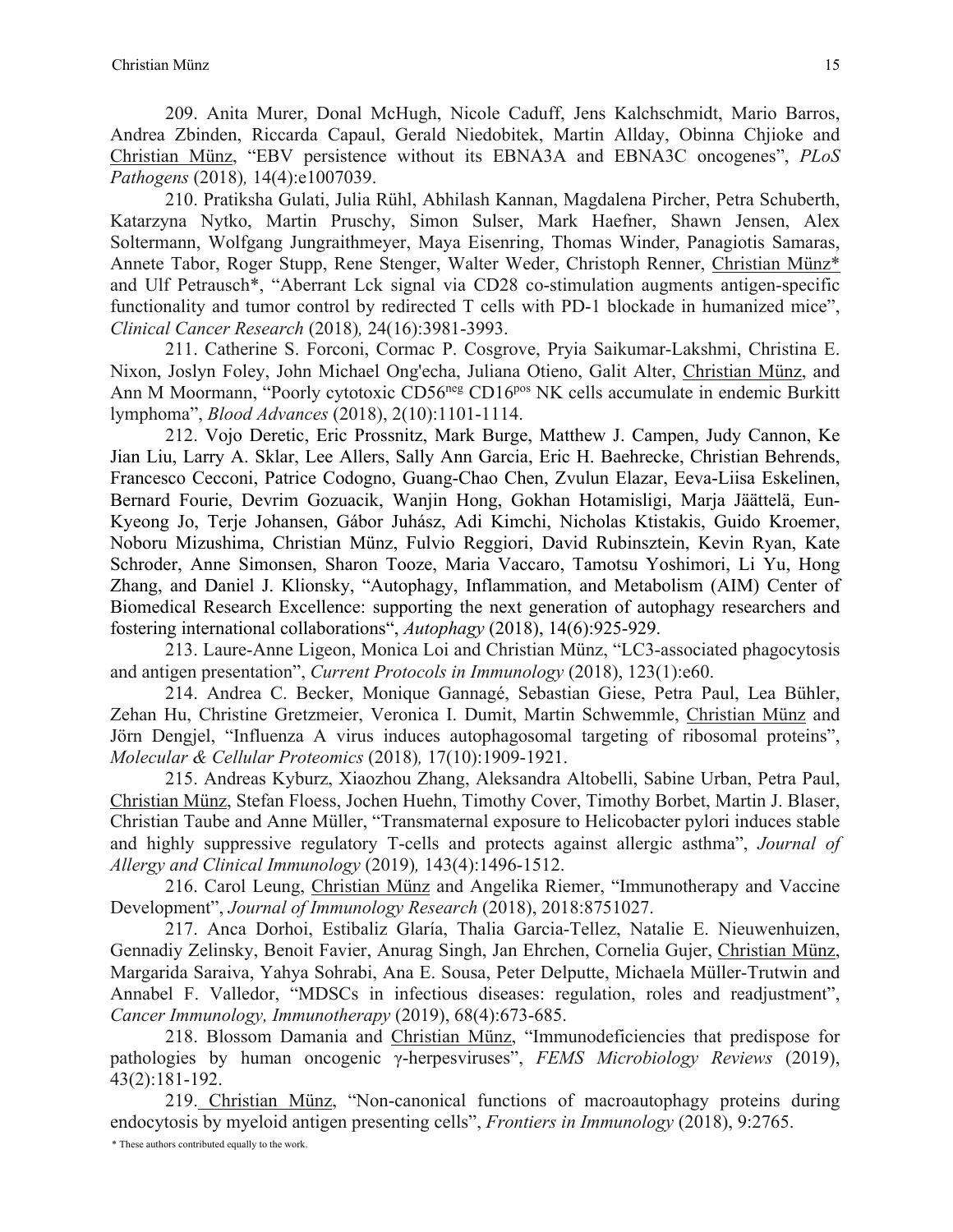220. Anita Murer, Julia Rühl, Andrea Zbinden, Riccarda Capaul, Wolfgang Hammerschmidt, Obinna Chijioke\* and Christian Münz<sup>\*</sup>, "Micro RNAs of the Epstein Barr virus attenuate T cell mediated immune control in vivo", *mBio* (2019)*,* 10(1): e01941-18.

221. Susanne Delecluse, Ming-Han Tsai, Anatoliy Shumilov, Maja Bencun, Sebastian Arrow, Aisha Beshirova, Andréa Cottignies-Calamarte, Felix Lasitschka, Olcay Cem Bulut, Christian Münz, Martin Zeier, Uta Behrends and Henri-Jacques Delecluse, "The Epstein-Barr virus induces the expression of the LPAM-1 integrin in B-cells in vitro and in vivo", *Journal of Virology* (2019), 93(5): e01618-18.

222. Monica Loi, Laure-Anne Ligeon and Christian Münz, "MHC class I internalization via autophagy proteins", *Methods in Molecular Biology* (2019)*,* 1880:455-477.

223. Donal McHugh, Nicole Caduff, Anita Murer, Christine Engelmann, Yun Deng, Hana Zdimerova, Kyra Zens, Obinna Chijioke and Christian Münz, "Infection and immune control of human oncogenic g-herpesviruses in humanized mice", *Philosophical Transactions of the Royal Society B* (2019)*,* 374(1773):20180296.

224. Julia Rühl, Carmen Citterio, Christine Engelmann, Tracey Haigh, Andrzej Dzionek, Johannes Dreyer, Rajiv Khanna, Graham S. Taylor, Joanna B. Wilson, Carol S. Leung and Christian Münz, "Heterologous prime-boost vaccination protects from EBV antigen expressing lymphomas", *Journal of Clinical Investigation* (2019), 129(5):2071-2087.

225. Cornelia Gujer, Anita Murer, Anne Müller, Danusia Vanoaica, Kathrin Sutter, Emilie Jacque, Nathalie Fournier, Jens Kalchschmidt, Andrea Zbinden, Riccarda Capaul, Andrej Dzionek, Philippe Mondon, Ulf Dittmer and Christian Münz, "Plasmacytoid dendritic cells respond to Epstein Barr virus infection with a distinct type I interferon subtype profile", *Blood Advances* (2019)*,* 3(7):1129-1144.

226. Christian Münz, "Autophagy proteins influence endocytosis for MHC restricted antigen presentation", *Seminars in Cancer Biology* (2020)*,* 66: 110-115.

227. Bithi Chatterjee, Yun Deng, Angelika Holler, Nicolas Nunez, Tarik Azzi, Liliana Danusia Vanoaica, Anne Müller, Hana Zdimerova, Olga Antsiferova, Andrea Zbinden, Riccarda Capaul, Johannes H. Dreyer, David Nadal, Burkhard Becher, Mark D. Robinson, Hans Stauss, and Christian Münz, "CD8+ T cells retain protective functions despite sustained inhibitory receptor expression during Epstein-Barr virus infection in vivo", *PLoS Pathogens* (2019)*,*  15(5):e1007748.

228. Monique Gannage, Rosa Barreira da Silva and Christian Münz, "Monitoring Antigen Processing for MHC Presentation via Macroautophagy", *Methods in Molecular Biology* (2019), 1988:357-373.

229. Kyra Zens and Christian Münz, "Tissue resident memory T cells or how the magnificent seven are chilling in the bone", *European Journal of Immunology* (2019), 49(6):849- 852.

230. Vojo Deretic, Eric Prossnitz, Mark Burge, Matthew J. Campen, Judy Cannon, Ke Jian Liu, Meilian Liu, Pamela Hall, Larry A. Sklar, Lee Allers, Luisa Mariscal, Sally Ann Garcia, John Weaver, Eric H. Baehrecke, Christian Behrends, Francesco Cecconi, Patrice Codogno, Guang-Chao Chen, Zvulun Elazar, Eeva-Liisa Eskelinen, Bernard Fourie, Devrim Gozuacik, Wanjin Hong, Eun-Kyeong Jo, Terje Johansen, Gábor Juhász, Adi Kimchi, Nicholas Ktistakis, Guido Kroemer, Noboru Mizushima, Christian Münz, Fulvio Reggiori, David Rubinsztein, Kevin Ryan, Kate Schroder, Han-Min Shen, Anne Simonsen, Sharon A. Tooze, Maria Vaccaro, Tamotsu Yoshimori, Li Yu, Hong Zhang and Daniel J. Klionsky, "Autophagy, Inflammation, and Metabolism (AIM) Center in its second year", *Autophagy* (2019), 15(10):1829-1833.

231. Christian Münz, "Latency and lytic replication in Epstein Barr virus associated oncogenesis", *Nature Reviews Microbiology* (2019), 17(11):691-700.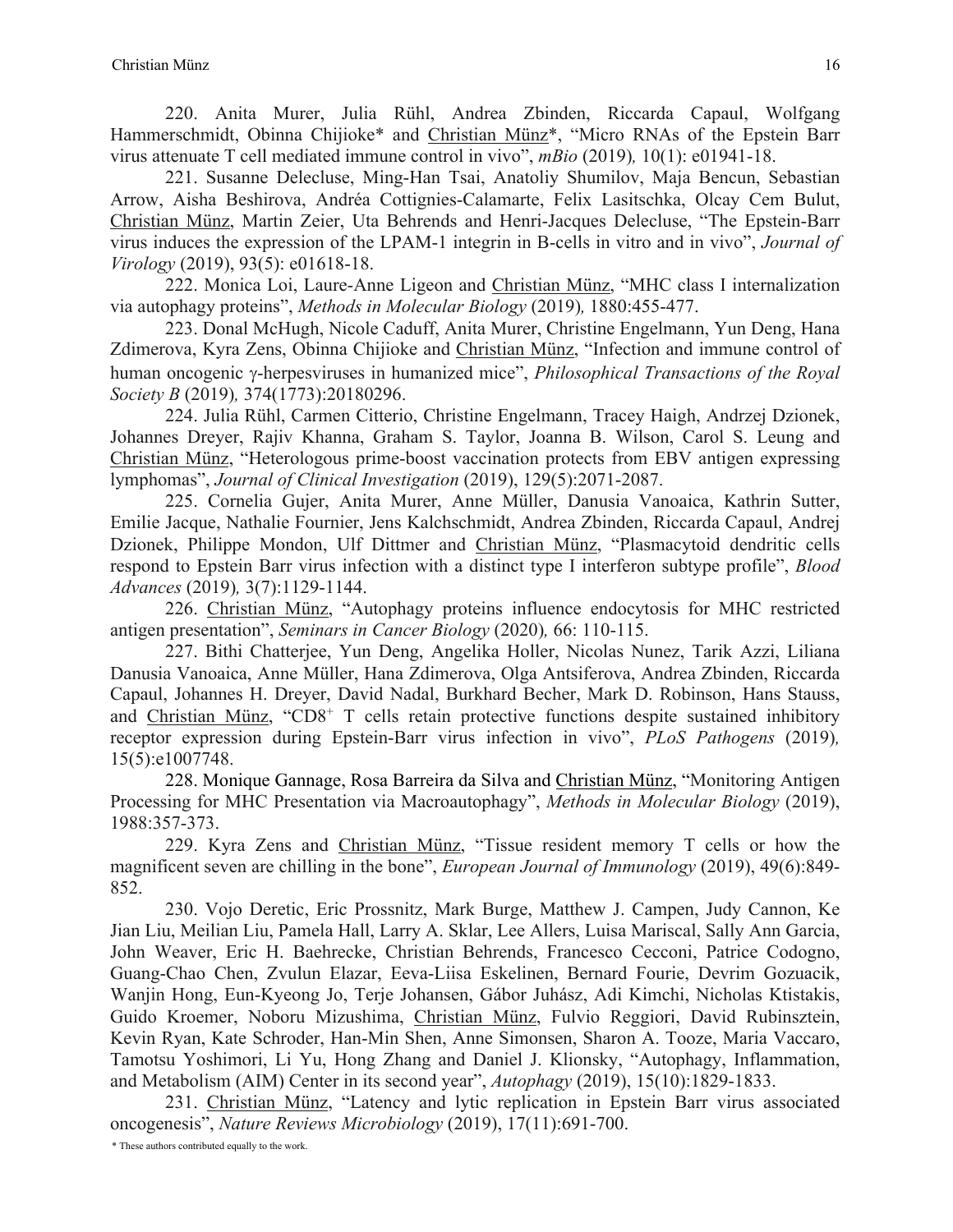232. Christian Keller, Tobias Ruck, Donal McHugh, Steffen Pfeuffer, Catharina Gross, Catharina Korsukewitz, Nico Melzer, Luisa Klotz, Sven Meuth, Christian Münz, Falk Nimmerjahn, Heinz Wiendl and Jan Lünemann, "Impact of FcγR variants on the response to alemtuzumab in multiple sclerosis", *Annals of Clinical and Translational Neurology* (2019), 6(12):2586-2594.

233. Andrea Cossarizza, Hyun‐Dong Chang, Andreas Radbruch,…Christian Münz,… and Arturo Zychlinsky, "Guidelines for the use of flow cytometry and cell sorting in immunological studies (second edition)", European Journal of Immunology (2019), 49:1457– 1973.

234. Stephanie Pei Tung Yiu, Kwai Fung Hui, Christian Münz, Kwok‐Wai Lo, Sai Wah Tsao, Richard Yi Tsun Kao, Dan Yang, Alan Kwok Shing Chiang, "Autophagy-dependent reactivation of Epstein-Barr virus lytic cycle and combinatorial effects of autophagy-dependent and independent lytic inducers in nasopharyngeal carcinoma", *Cancers* (2019), 11(12): E1871.

235. Christian Münz, "Immune control and vaccination against the Epstein Barr virus in humanized mice", *Vaccines* (2019), 7(4): E217.

236. Christian Münz, "The role of dendritic cells in immune control and vaccination against g-herpesviruses", *Viruses* (2019)*,* 11(12): E1125.

237. Christian Münz, "Tumor microenvironment conditioning by abortive lytic replication of oncogenic γ-herpesviruses", *Advances in Experimental Medicine and Biology* (2020), 1225:127-135.

238. Christian Keller, Monika Kotur, Sarah Mundt, Nikolaos Dokalis, Laure-Anne Ligeon, Ajay Shah, Marco Prinz, Burkhard Becher, Christian Münz and Jan Lünemann, "NOX2 in conventional DCs controls T cell encephalitogenicity during neuroinflammation", *Autophagy* (2020)*,* 17(5): 1244-1258.

239. Nicole Caduff, Donal McHugh, Anita Murer, Patrick Rämer, Ana Raykova, Vanessa Landtwing, Lisa Rieble, Christian W. Keller, Michael Prummer, Laurent Hoffmann, Janice K.P. Lam, Alan K.S. Chiang, Friedrich Raulf, Tarik Azzi, Christoph Berger, Tina Rubic-Schneider, Elisabetta Traggiai, Jan D. Lünemann, Michael Kammüller and Christian Münz, "Immunosuppressive FK506 treatment exacerbates EBV-associated lymphoproliferative-like disease in humanized mice", *PLoS Pathogens* (2020), 16(4): e1008477.

240. Renier Myburgh, Jonathan D. Kiefer, Norman F. Russkamp, Chiara F. Magnani, Nicolas Nunez, Alexander Simonis, Surema Pfister, C. Matthias Wilk, Donal McHugh, Juliane Friemel, Antonia M. Müller, Burkhard Becher, Christian Münz, Maries van den Broek, Dario Neri, and Markus G. Manz, "Anti-human CD117 CAR T-cells efficiently eliminate CD117 expressing healthy and malignant hematopoietic cells", *Leukemia* (2020), 34(10):2688-2703.

241. Peter O. Oluoch, Cliff I. Oduor, Catherine S. Forconi, John, M. Ong'echa, Christian, Münz, Dirk P. Dittmer, Jeffrey A. Bailey and Ann M. Moormann, "Kaposi Sarcoma-associated herpesvirus infection and endemic Burkitt's lymphoma", *Journal of Infectious Diseases* (2020), 222(1):111-120.

242. Catherine S. Forconi, Cliff I. Oduor, Peter O. Oluoch, John Michael Ong'echa, Christian Münz, Jeffrey A. Bailey and Ann M. Moormann, "A new hope for CD56<sup>neg</sup>CD16<sup>pos</sup> NK cells as unconventional cytotoxic mediators: an adaptation to chronic diseases", *Frontiers in Cellular and Infection Microbiology* (2020), 10:162.

243. Christian Münz, "Autophagy in immunity", *Progress in Molecular Biology and Translational Science* (2020), 172:67-85.

244. Julia Rühl, Carol Sze Leung and Christian Münz, "Vaccination against the Epstein Barr virus", *Cellular and Molecular Life Sciences* (2020), 77(21):4315-4324.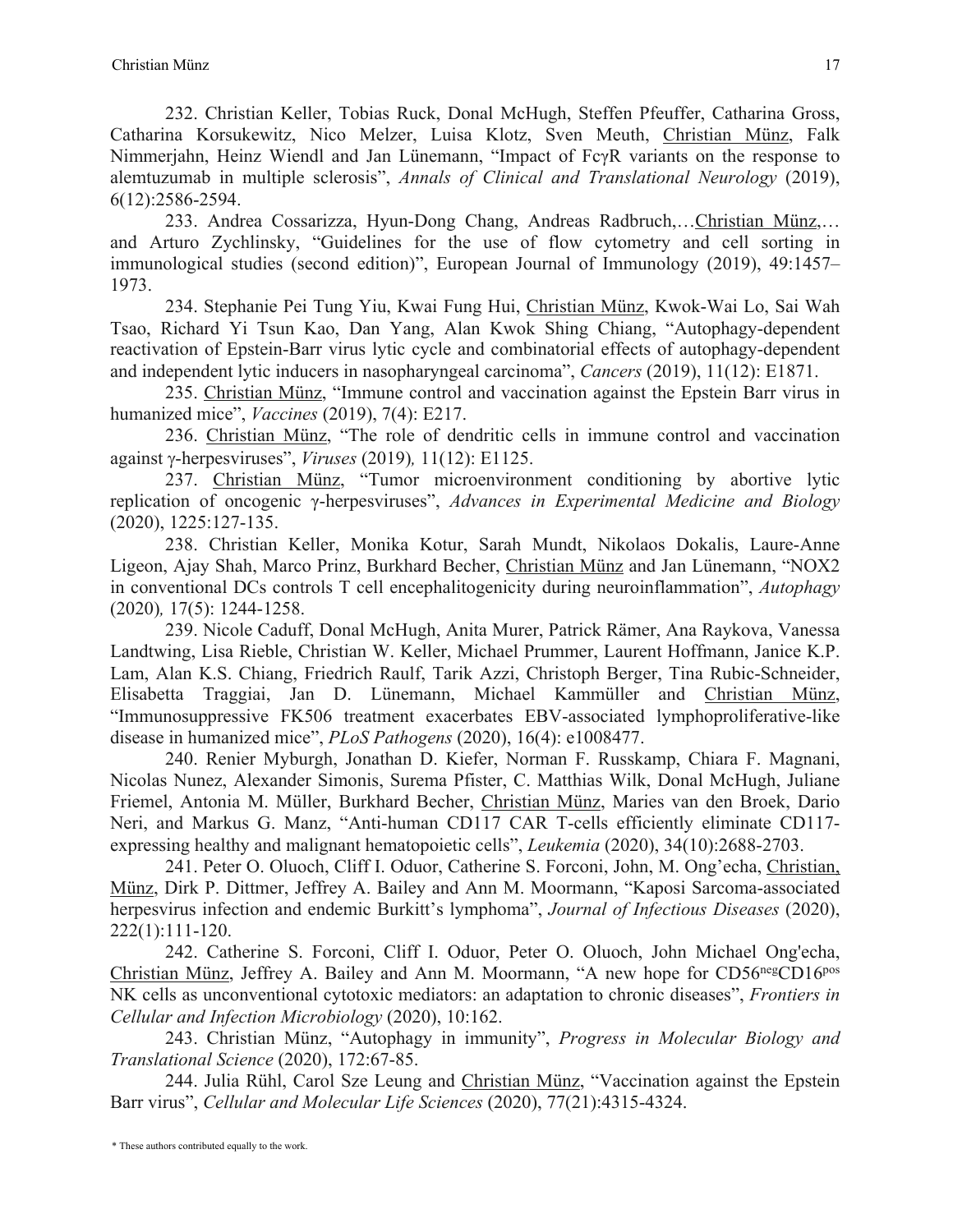245. Christian Münz, "Redirecting T cells against Epstein Barr virus infection and associated oncogenesis", *Cells* (2020), 9(6):E1400.

246. Renata Stripecke\*, Christian Münz\*, Jan-Jacob Schuringa\*, Karl-Dimiter Bissig\*, Brian Soper\*, Terrence Meeham\*, Li-Chin Yao, James P. Di Santo, Michael Brehm, Estefania Rodriguez, Anja Kathrin Wege, Dominique Bonnet, Silvia Guionaud, Kristina Howard, Scott Kitchen, Florian Klein, Kourosh Saeb-Parsy, Johannes Sam, Amar Deep Sharma, Andreas Trumpp, Livio Trusolino, Carol Bult and Leonard Shultz\*, "Innovations, Challenges and Minimal Information for Standardization of Humanized Mice", *EMBO Molecular Medicine* (2020), 12(7):e8662.

247. Donal McHugh, Renier Myburgh, Nicole Caduff, Michael Spohn, Yik Lim Kok, Christian W. Keller, Anita Murer, Bithi Chatterjee, Julia Rühl, Christine Engelmann, Obinna Chijioke, Isaak Quast, Mohamed Shilaih, Victoria P. Strouvelle, Erika Schlaepfer, Silvia Sorce, Andrea Zbinden, Riccarda Capaul, Jan D. Lünemann, Alexandra Trkola, Werner Kempf, Adriano Aguzzi, Karin J. Metzner, Markus G. Manz, Adam Grundhoff, Roberto F. Speck and Christian Münz, "EBV renders B cells susceptible to HIV-1 in humanized mice", *Life Science Alliance* (2020)*,* 3(8):e202000640.

248. Janice K.P. Lam, Tarik Azzi, K.F. Hui, Aikha M.G. Wong, Donal McHugh , Nicole Caduff, K.H. Chan, Christian Münz and Alan KS Chiang, "Co-infection of cytomegalovirus and Epstein-Barr virus diminishes the frequency of CD56dimNKG2A+KIR- NK cells and contributes to suboptimal control of EBV in immunosuppressed children with post-transplant lymphoproliferative disorder", *Frontiers in Immunology* (2020), 11:1231.

249. Christian Münz, " Cytotoxicity in Epstein Barr virus specific immune control", *Current Opinion in Virology* (2020)*,* 46:1-8.

250. Marc Wehrli, Christoph Schneider, Fabiola Cortinas-Elizondo, Kayluz Frias Boligan, Olivia Joan Adams, Ruslan Hlushchuk, Christine Engelmann, Fritz Daudel, Peter Villiger, Frank Seibold, Nikhil Yawalkar, Cédric Vonarburg, Sylvia Miescher, Thomas Kaufmann, Christian Münz, Christoph Müller, Valentin Djonov, Hans-Uwe Simon and Stephan von Gunten, "IgA triggers cell death of neutrophils when primed by inflammatory mediators", *Journal of Immunology* (2020), 205(10):2640-2648.

251. Christian W. Keller, Christian Münz and Jan D. Lünemann, "Autophagy Pathways in CNS Myeloid Cell Immune Functions", *Trends in Neuroscience* (2020), 43(12):1024-1033.

252. Christian Münz, "Probing Reconstituted Human Immune Systems in Mice With Oncogenic γ-Herpesvirus Infections", *Frontiers in Immunology* (2020), 11:581419.

253. Jian Wang, Ivan Jelcic, Lena Mühlenbruch, Veronika Haunerdinger, Nora C. Toussaint, Yingdong Zhao, Carolina Cruciani, Wolfgang Faigle, Reza Naghavian, Magdalena Foege, Thomas M.C. Binder, Thomas Eiermann, Lennart Opitz, Laura Fuentes-Font, Richard Reynolds, William W. Kwok, Julie T. Nguyen, Jar-How Lee, Andreas Lutterotti, Christian Münz, Hans-Georg Rammensee, Mathias Hauri-Hohl, Mireia Sospedra, Stefan Stevanovic and Roland Martin, "HLA-DR15 Molecules Jointly Shape an Autoreactive T Cell Repertoire in Multiple Sclerosis", *Cell* (2020), 183(5):1264-1281.

254. Silvia Beatriz Boscardin, Diana Dudziak, Christian Münz and Daniela Santoro Rosa, "Editorial: Harnessing the Participation of Dendritic Cells in Immunity and Tolerance", *Frontiers in Immunology* (2020), 11:595841.

255. Sandra Blümich, Hana Zdimerova, Christian Münz, Anja Kipar and Giovanni Pellegrini, "Human CD34+ hematopoietic stem cell-engrafted NSG mice: Morphological and immunophenotypic features", *Veterinary Pathology* (2021), 58(1):161-180.

<sup>\*</sup> These authors contributed equally to the work.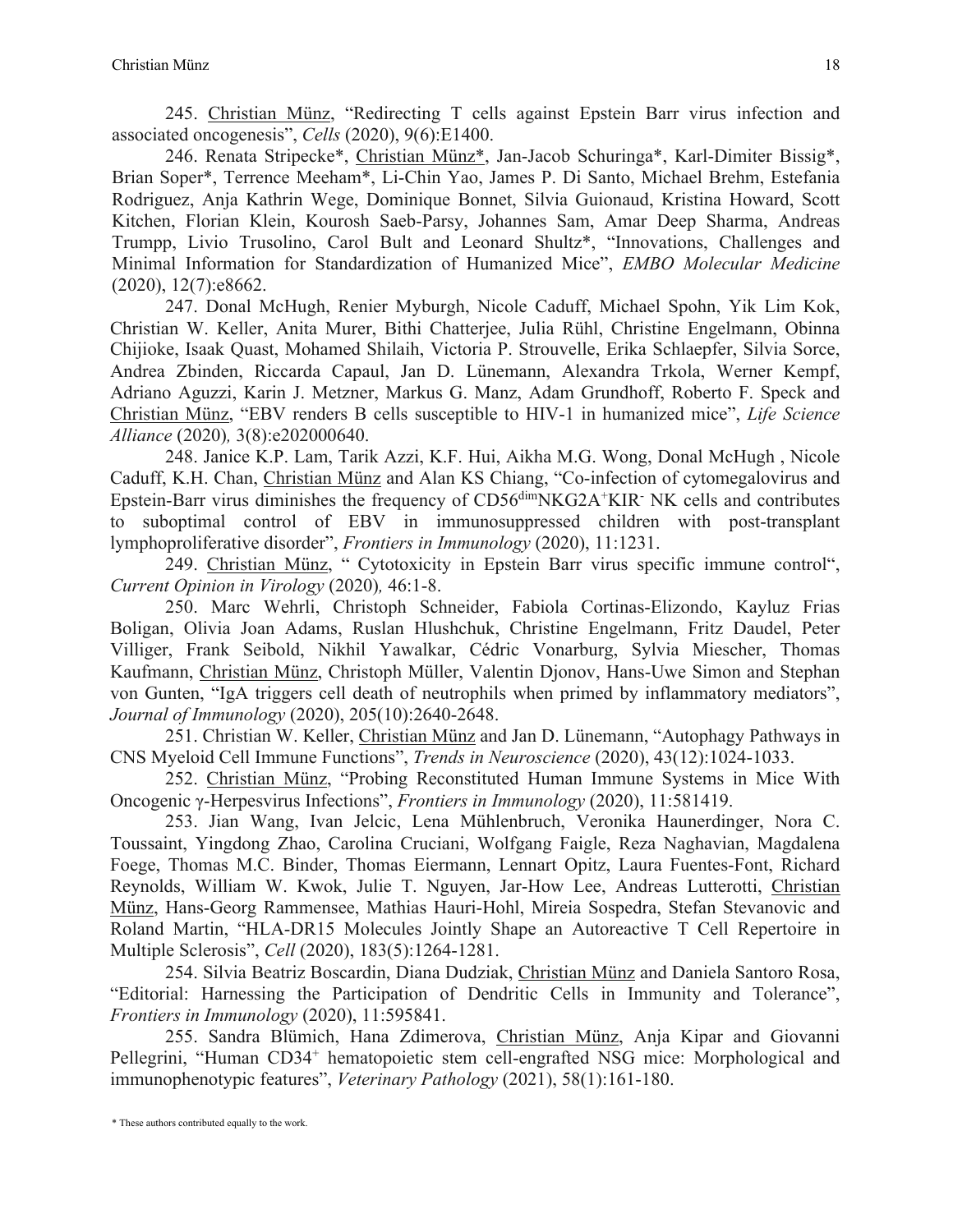256. Hana Zdimerova, Anita Murer, Christine Engelmann, Anna Raykova, Yun Deng, Cornelia Gujer, Julia Rühl, Donal McHugh, Nicole Caduff, Gaetana Pezzino, Riccarda Capaul, Andrea Zbinden, Guido Ferlazzo, Roland Martin, Bithi Chatterjee and Christian Münz, "Attenuated immune control of EBV is associated with genetic risk for MS", *European Journal of Immunology* (2021), 51(1):64-75.

257. Stefanie Hiltbrunner, Christian Britschgi, Petra Schuberth, Lorenz Bankel, Thi DL. Nguyen-Kim, Praktisha Gulati, Walter Weder, Isabell Opitz, Olivia Lauk, Claudio Caviezel, Helga Bachmann, Annett Tabor, Petra Schröder, Alexander Knuth, Christian Münz, Rolf Stahel, Onur Boyman, Christoph Renner, Ulf Petrausch and Alessandra Curioni-Fontecedro, "Local delivery of CAR T cells targeting fibroblast activation protein is safe in patients with pleural mesothelioma: First report of FAPME, a phase I clinical trial", *Annals in Oncology* (2021), 32(1):120-121

258. Valery Volk, Sebastian J. Theobald, Simon Danisch, Sahamoddin Khailaie, Maja Kalbarczyk, Andreas Schneider, Julia Bialek-Waldmann, Nicole Krönke, Yun Deng, Britta Eiz-Vesper, Anna C. Dragon, Constantin V. Kaisenberg, Stefan Lienenklaus, Andre Bleich, James Keck, Michael Meyer-Hermann, Frank Klawonn, Wolfgang Hammerschmidt, Henri-Jacques Delecluse, Christian Münz, Friedrich Feuerhake and Renata Stripecke, "PD-1 blockade aggravates EBV+ PTLD in humanized mice resulting in central nervous system involvement and CD4+ T cell dysregulations", *Frontiers in Oncology* (2021), 10:614876.

259. Keertana Srimat Kandadai, Monika B. Kotur, Nikolaos Dokalis, Irmgard Amrein, Christian W. Keller, Christian Münz, David Wolfer, Marco Prinz and Jan D. Lünemann, "ATG5 in microglia does not contribute vitally to autoimmune neuroinflammation in mice", *Autophagy* (2021), in press.

260. Nataschja I. Ho, Marcel G. M. Camps, Martijn Verdoes, Christian Münz and Ferry Ossendorp, "Autophagy regulates long-term cross-presentation by dendritic cells", *European Journal of Immunology* (2021), 51(4):835-847.

261. Christian Münz, "The macroautophagy machinery in MHC restricted antigen presentation", *Frontiers in Immunology* (2021), 12:628429.

262. Laure-Anne Ligeon, Maria Pena-Francesch, Liliana Danusia Vanoaica, Nicolás Gonzalo Núñez, Deepti Talwar, Tobias P. Dick and Christian Münz, "Oxidation inhibits autophagy protein deconjugation from phagosomes to sustain MHC class II restricted antigen presentation", *Nature Communications* (2021), 12(1):1508.

263. Patrick Schuhmachers and Christian Münz, "Modification of EBV associated lymphomagenesis and its immune control by co-infections and genetics in humanized mice", *Frontiers in Immunology* (2021)*,* 12: 640918.

264. Christian Münz, "The role of lytic infection for tumorigenesis of human  $\gamma$ herpesviruses", *Frontiers in Immunology* (2021), in press.

265. Daniel J. Klionsky,…Christian Münz,…Chun-Kit Tong, "Guidelines for the use and interpretation of assays for monitoring autophagy (4th edition)", *Autophagy* (2021), in press.

266. Nicole Caduff, Donal McHugh, Lisa Rieble, Catherine S. Forconi, John M. Ong'echa, Peter O. Oluoch, Ana Raykova, Anita Murer, Thomas F. Schulz, David J. Blackbourn, Obinna Chijioke, Ann M. Moormann and Christian Münz, "KSHV infection drives poorly cytotoxic CD56 negative natural killer cell differentiation in vivo", *Cell Reports* (2021), 35(5):109056.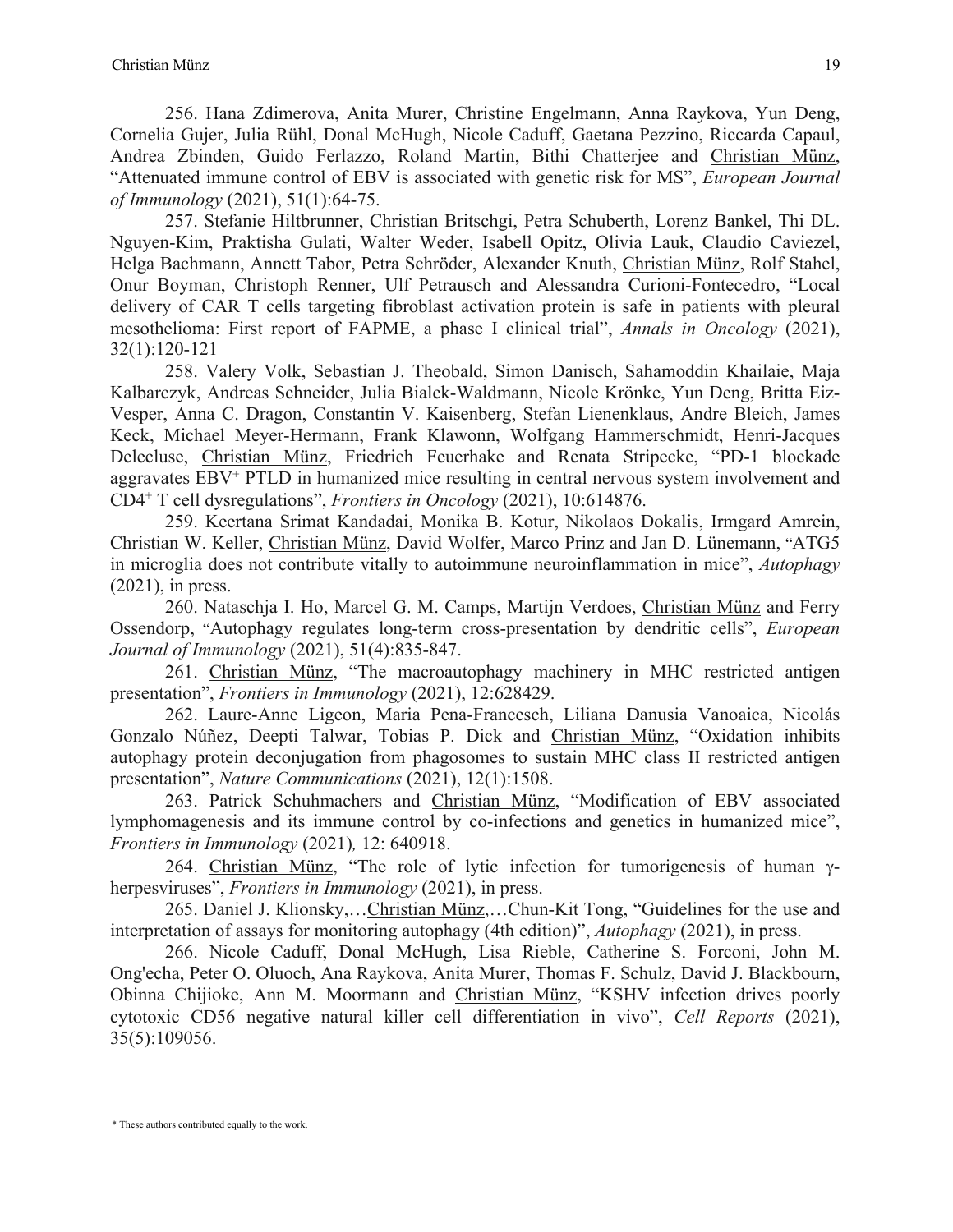267. Yun Deng, Bithi Chatterjee, Kyra Zens, Hana Zdimerova, Anne Müller, Patrick Schuhmachers, Laure-Anne Ligeon, Antonino Bongiovanni, Riccarda Capaul, Andrea Zbinden, Angelika Holler, Hans Stauss, Wolfgang Hammerschmidt and Christian Münz, "CD27 is required for protective early lytic EBV antigen specific CD8+ T cell expansion", *Blood* (2021), 137(23):3225-3236.

268. Laure-Anne Ligeon, Maria Pena-Francesch and Christian Münz, "Measuring oxidation within LC3-associated phagosomes that optimizes MHC class II restricted antigen presentation", *Methods in Cell Biology* (2021), in press.

269. Klaas P.J.M. van Gisbergen, Kyra D. Zens and Christian Münz, "T cell memory in tissues", *European Journal of Immunology* (2021), 51(6):1310-1324.

270. Elena Pánisová, Anna Lünemann, Simone Bürgler, Monika Kotur, Julien Lazarovici, Alina Danu, Meike Kaulfuss, Juliane Mietz, Obinna Chijioke, Christian Münz, Pierre Busson, Christoph Berger, David Ghez, and Tarik Azzi, "Reduced frequency of cytotoxic CD56<sup>dim</sup> CD16+ NK cells leads to impaired antibody-dependent degranulation in EBV-positive classical Hodgkin lymphoma", *Cancer Immunology and Immunotherapy* (2021), in press.

271. Adrien Brulefert, Melanie Kraemer, Marie Cumin, Amandine Selle, Astrid Hoste, Hans-Henrik Gad, Julia Rühl, Jean-Baptiste Madinier, Olivier Chaloin, Christian Münz, Philippe Després, Christopher George Mueller and Vincent Flacher, "Chikungunya virus envelope protein E2 provides a vector for targeted antigen delivery to human dermal  $CD14<sup>+</sup>$  dendritic cells", *Journal of Investigative Dermatology*, in press.

272. Yun Deng and Christian Münz, "Roles of lytic viral replication and co-infections in the onco-genesis and immune control of the Epstein-Barr virus", *Cancers* (2021)*,* 13(9): 2275.

273. Christian Münz, "Non-canonical functions of autophagy proteins in immunity and infection", *Molecular Aspects of Medicine* (2021)*,* in press.

274. Christian Münz, "Immune escape by non-coding RNAs of the Epstein Barr virus", *Frontiers in Microbiology* (2021)*,* in press.

275. Christian Münz, "Regulation of the Macroautophagic Machinery, Cellular Differentiation, and Immune Responses by Human Oncogenic γ-Herpesviruses", *Viruses* (2021), 13(5):859.

276. Christian Münz, "Natural killer cell responses during human gamma-herpesvirus infections", *Vaccines* (2021), in press.

277. Lacin Cevhertas, Siyuan Ma, Barbara Stanic, Urs Ochsner, Kirstin Jansen, Remo Frei, Ruth Ferstl, Obinna Chijoke, Christian Münz, Liam O'Mahony, Mübeccel Akdis and Willem van de Veen, "IL-10 induces IgG4 production in NOD-scid Il2ry<sup>null</sup> mice humanized by engraftment of peripheral blood mononuclear cells", *Allergy* (2021), in press.

278. Lorenzo Galluzzi, Daniel J. Klionsky, Giulia Petroni, Ravi Amaravadi, Eric H. Baehrecke, Andrea Ballabio, Patricia Boya, José Manuel Bravo-San Pedro, Ken Cadwell, Francesco Cecconi, Augustine M.K. Choi, Mary E Choi, Charleen Chu, Patrice Codogno, Maria Colombo, Ana Maria Cuervo, Vojo Peter Deretic, Ivan Dikic, Zvulun Elazar, Eeva Liisa Eskelinen, Gian Maria Fimia, David A Gewirtz, Douglas R Green, Malene Hansen, Marja Jäättelä, Terje Johansen, Gabor Juhasz, Vassiliki Karantza, Claudine Kraft, Guido Kroemer, Nicholas T Ktistakis, Sharad Kumar, Carlos Lopez-Otin, Kay F Macleod, Frank Madeo, Jennifer Martinez, Alicia Meléndez, Noboru Mizushima, Christian Münz, Josef M Penninger, Rushika M Perera, Mauro Piacentini, Fulvio Reggiori, David C Rubinsztein, Kevin Ryan, Junichi Sadoshima, Laura Santambrogio, Luca Scorrano, Hans-Uwe Simon, Anna Katharina Simon, Anne Simonsen, Alexandra Stolz, Nektarios Tavernarakis, Sharon A Tooze, Tamotsu Yoshimori, Junying Yuan, Zhenyu Yue and Qing Zhong, "Autophagy in major human diseases", *EMBO Journal*, in press.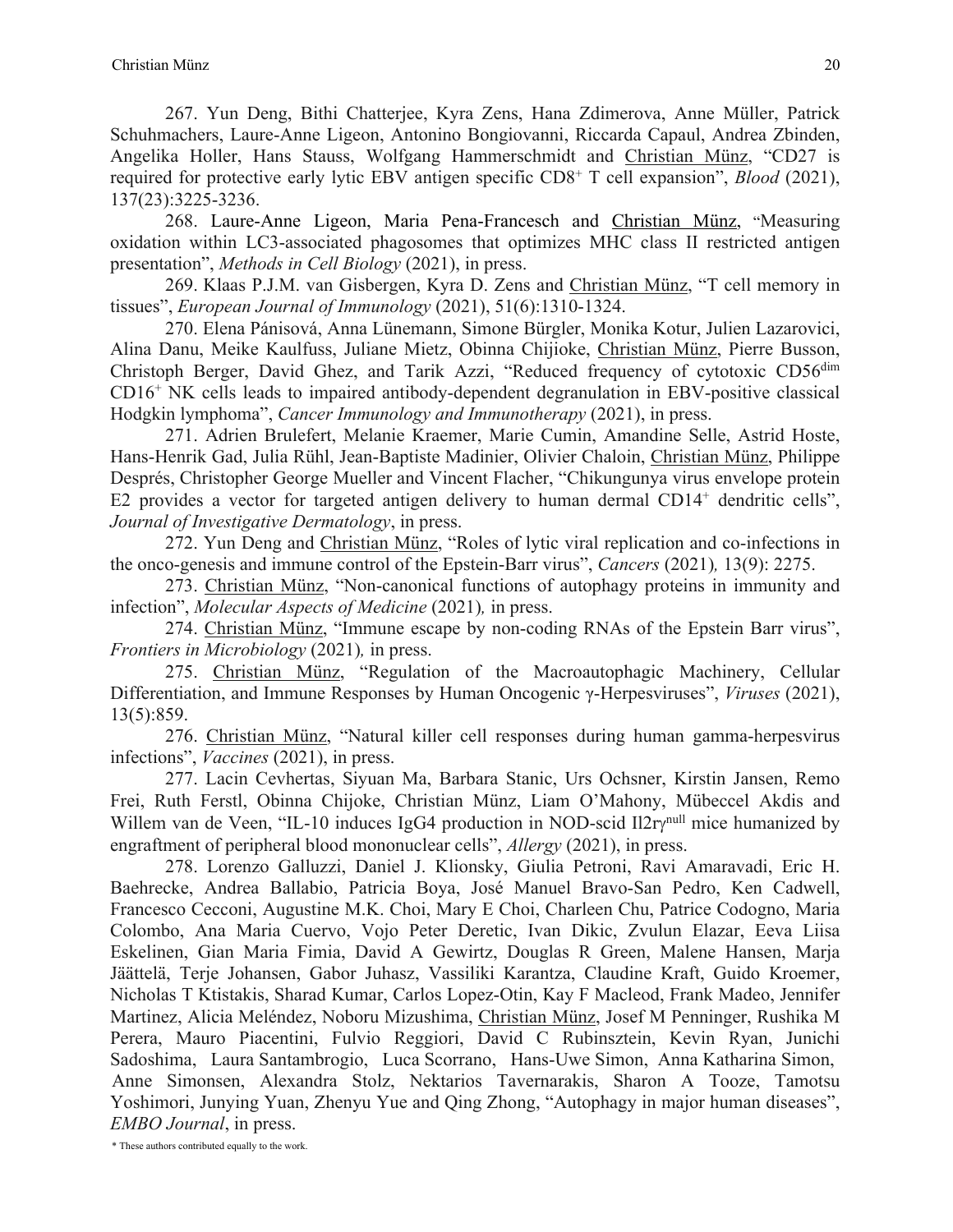279. Christian Münz, "Kissing Multiple Sclerosis risk loci to life", *EBioMedicine*, in press.

280. Xiang Zhang, Patrick Schuhmachers, André Mourão, Piero Giansanti, Anita Murer, Sybille Thumann, Cornelia Kuklik-Roos, Sophie Beer, Stefanie M. Hauck, Elena Fiestas Cárcaba, Wolfgang Hammerschmidt, Ralf Küppers, Bernhard Kuster, Monika Raab, Klaus Strebhardt, Michael Sattler, Christian Münz and Bettina Kempkes, "Inhibition of PLK1 dependent EBNA2 phosphorylation promotes proliferation in cell culture and lymphomagenesis of EBV infected mice", *EMBO Reports,* in press.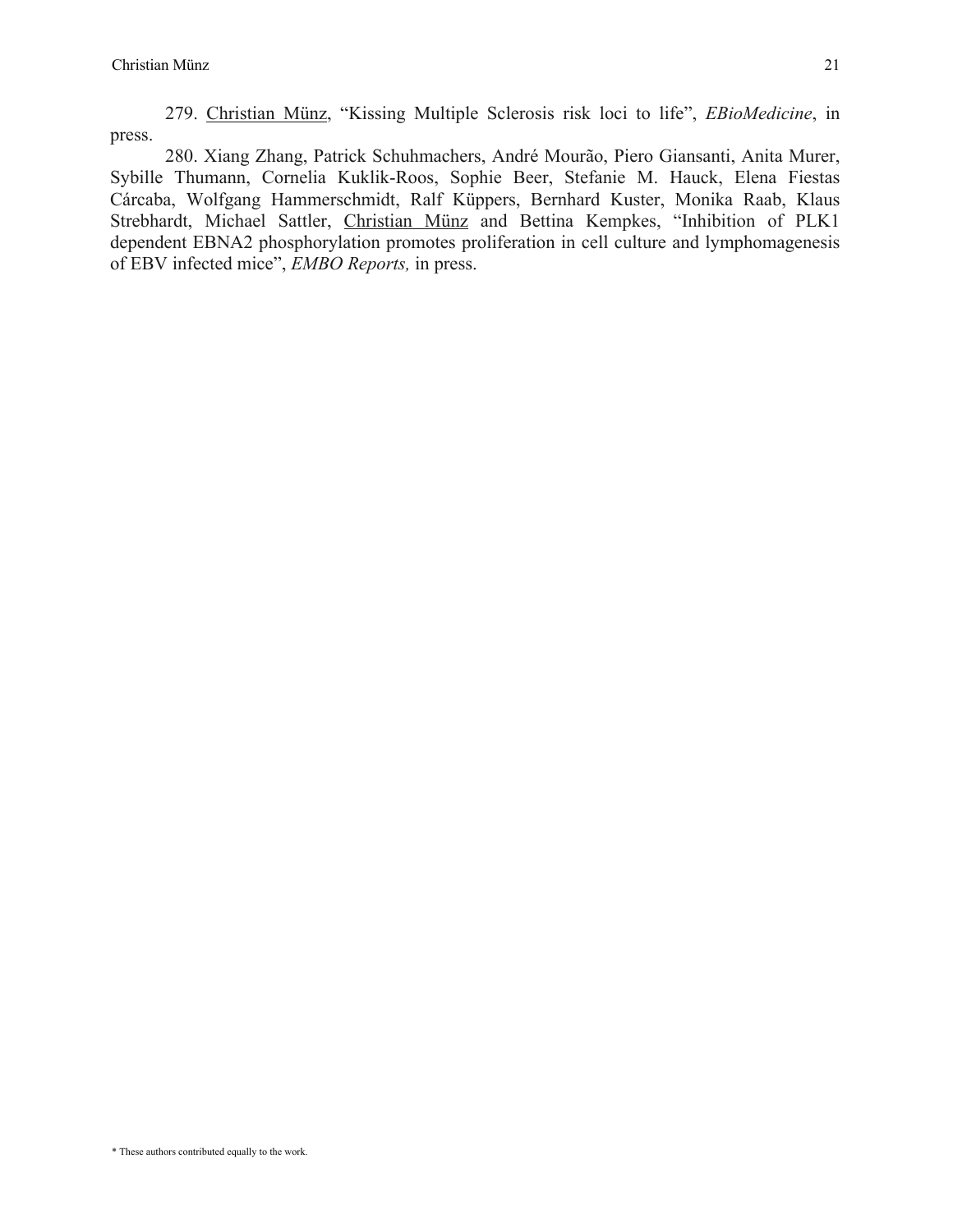## *Book chapters:*

1. Christian Münz, "Immune response and evasion in the Host-EBV interaction", Chapter 13 in "Epstein-Barr Virus", Edited by: Erle S. Robertson, 2005, Horizon Scientific Press, Norwich, UK, 197-231.

2. Christian Münz, "Epstein Barr virus", Chapter 43 in "Handbook of Dendritic Cells. Biology, Diseases and Therapy", Edited by: M. Lutz, N. Romani and A. Steinkasserer, 2006, Wiley-VCH, Germany, Volume 3: 897-914.

3. Dorothee Schmid and Christian Münz, "Endogenous major histocompatibility complex class II antigen processing of viral antigens" in "Autophagy in Immunity and Infection", Edited by: Vojo Deretic, 2006, Wiley-VCH, Germany, 213-225.

4. Dorothee Schmid and Christian Münz, "Localization and MHC class II presentation of antigens targeted for macroautophagy" in "Methods in Molecular Biology: Phagosome", Edited by Vojo Deretic, 2008, The Humana Press Inc., 445:213-25.

5. Monique Gannagé and Christian Münz, "Monitoring macroautophagy by major histocompatibility complex class II presentation of targeted antigens" in "Methods in Enzymology", Edited by: Daniel Klionsky, 2009, Elsevier Press, 452:403-21.

6. Christian Münz, "Natural killer cells and Autoimmunity", in "Natural killer cells", Edited by Michael Lotze and Angus Thomson 2009, Elsevier Press, 461-467.

7. Christian Münz, "Passive and active immune escape during latent and lytic Epstein Barr virus infection" in "Molecular Biology of Tumor Virus Gene Products", Edited by Dr. Kenichi Yoshida 2009, Research Signpost, 29-50.

8. Ann Moormann and Christian Münz, "Immune responses to Burkitt's lymphoma" in "Burkitt's Lymphoma", Edited by: Erle S. Robertson 2013, Springer, 227-240.

9. Jan Lünemann and Christian Münz, "Autophagy" in "The Autoimmune Diseases", 5<sup>th</sup> Edition, Edited by: Noel Rose and Ian Mackay 2014, Elsevier, 257-262.

10. Christian Münz, "Anatomy and physiology of the immune system", in "Principles of metabolism in health and disease", Edited by: Eckhard Lammert and Martin Zeeb 2014, Springer, 305-311.

11. Christian Münz, "Processing and MHC presentation of antigens after autophagyassisted endocytosis, exocytosis and cytoplasm degradation", in "Autophagy, Infection, and the Immune Response", Edited by: William T. Jackson and Michele Swanson 2015, John Wiley & Sons, 303-315.

12. Udo F. Hartwig, Maya C. Andre and Christian Münz, "Maintenance and function of human CD8<sup>+</sup> T cells and NK cells in humanized mice", Edited by: Larisa Y. Poluektova, J. Victor Garcia, Yoshio Koyanagi, Markus G. Manz and Andrew M. Tager 2015, Springer, 181- 192.

13. Maya C. Andre, Sonja Meixlsperger and Christian Münz, "Phenotypical and functional properties of antigen-presenting cells derived from humanized mice", Edited by: Larisa Y. Poluektova, J. Victor Garcia, Yoshio Koyanagi, Markus G. Manz and Andrew M. Tager 2015, Springer, 193-205.

14. Christian Münz, "Autophagy in antigen processing for MHC presentation to T cells", in "Autophagy, Volume 6", Edited by: M.A. Hayat 2015, Elsevier, 192-201.

15. "Epstein Barr Virus Volume 1 – One Herpesvirus: Many Diseases", Current Topics in Microbiology and Immunology, Volume 390, Edited by: Christian Münz 2015, Springer.

16. "Epstein Barr Virus, Volume 2 – One Herpesvirus: Many Diseases", Current Topics in Microbiology and Immunology, Volume 391, Edited by: Christian Münz 2015, Springer

17. Christian Keller, Christian Münz and Jan Lünemann, "Autophagy in Autoimmunity", in "The Autoimmune Diseases", 6<sup>th</sup> Edition, Edited by: Noel Rose and Ian Mackay 2019, Elsevier, 305-318.